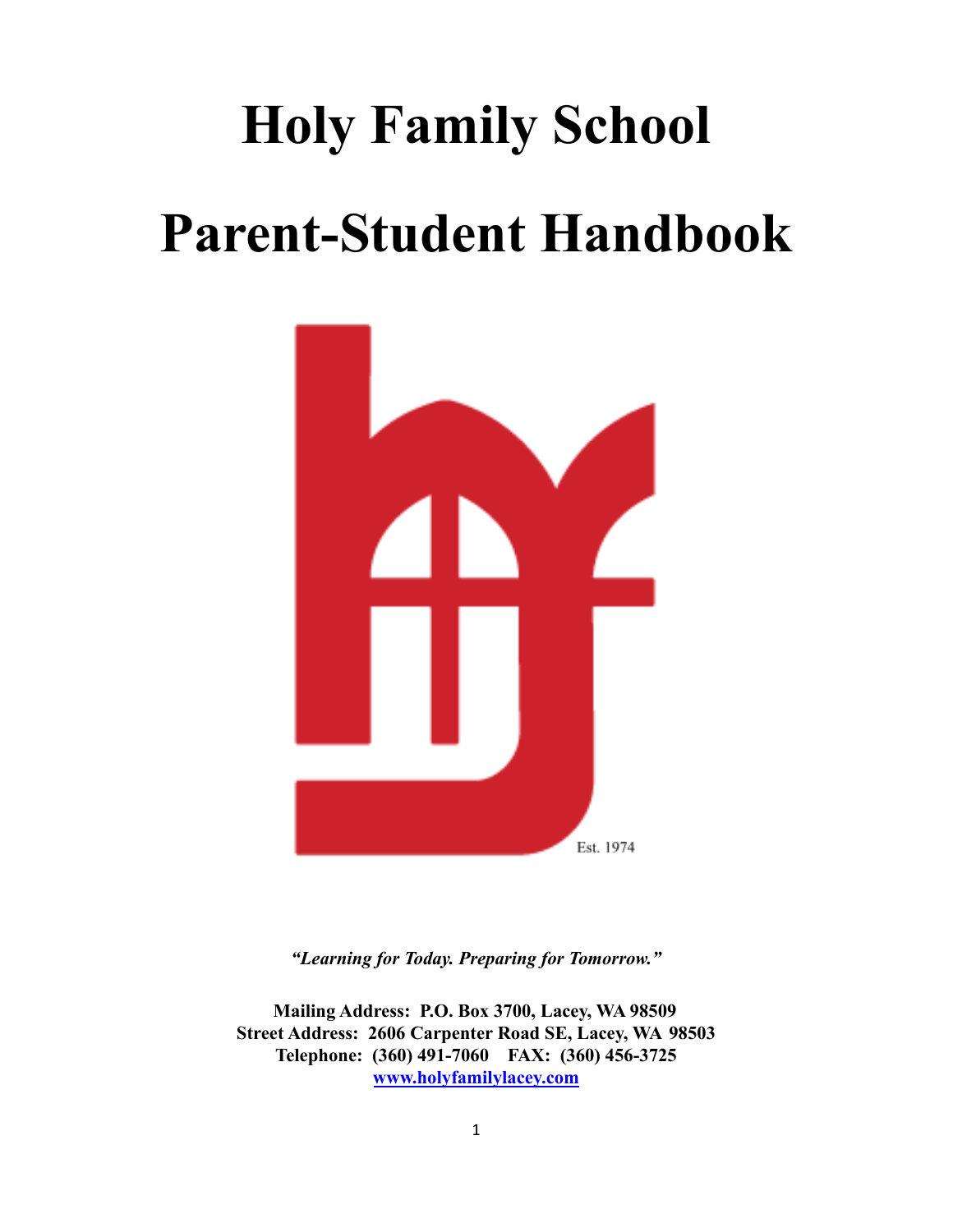# **HOLY FAMILY SCHOOL PARENT-STUDENT HANDBOOK – TABLE OF CONTENTS**

| <b>MISSION STATEMENT</b><br>-Philosophy and Vision Statement<br>-Student Learning Expectations | Pg <sub>3</sub>  | <b>HEALTH / MEDICAL</b><br>-Emergency Contact Info<br>-Medication<br>-Severe Injury or Illness | Pg's 17-18 |
|------------------------------------------------------------------------------------------------|------------------|------------------------------------------------------------------------------------------------|------------|
| Non-Discrimination POLICY<br>-Administrative Policy<br>-Admissions Policy                      | $Pg's 4-5$       | -Communicable Diseases<br>-Health Records / Immunizations                                      |            |
|                                                                                                |                  | <b>SAFETY</b>                                                                                  | Pg's 19-20 |
| <b>REGISTRATION</b> and TUITION                                                                | Pg. $6$          | -Emergency Closing/Weather                                                                     |            |
| <b>ACADEMICS</b>                                                                               | Pg's $7-10$      | -Emergency Preparedness Drills<br>-Visitors / Volunteers                                       |            |
| -Curriculum                                                                                    |                  | -Weapons / Drugs / Alcohol                                                                     |            |
| -Homework                                                                                      |                  | -Emergency Disclosure of Info                                                                  |            |
| -Grading                                                                                       |                  |                                                                                                |            |
| -Report Cards                                                                                  |                  | PERSONAL PROPERTY                                                                              | Pg. $20$   |
| -Progress Reports                                                                              |                  | -Personal Possessions                                                                          |            |
| -Promotion/Retention/Graduation                                                                |                  | -Lost and Found                                                                                |            |
| -Academic Honesty                                                                              |                  | -Bicycles                                                                                      |            |
|                                                                                                |                  | -Laser Pointers, Skateboards, Rollerblades                                                     |            |
| <b>DRESS CODE</b>                                                                              | Pg's 10-12       |                                                                                                |            |
| -Girls Standard Options                                                                        |                  | <b>RECESS</b>                                                                                  | Pg. $21$   |
| -Boys Standard Options                                                                         |                  | -Playground Expectations                                                                       |            |
| -Boys and Girls General Guidelines                                                             |                  |                                                                                                |            |
| -Footwear                                                                                      |                  | <b>PARENTS</b>                                                                                 | Pg's 22-26 |
| -Free Dress Days                                                                               |                  | -Parental Witness Statement                                                                    |            |
| -Additional Info                                                                               |                  | -Parent Prayer of Enrollment                                                                   |            |
|                                                                                                |                  | -Classroom Interruptions                                                                       |            |
| <b>STUDENT DISCIPLINE</b>                                                                      | Pg's 12-16       | -Complaint / Issue Resolution<br>-Parental Code of Conduct                                     |            |
| -Code of Conduct<br>-Conduct Expectations                                                      |                  | -Parent Cooperation / Attitude                                                                 |            |
| -Use of Disciplinary Action                                                                    |                  | -Parent Association                                                                            |            |
| -Minor / Severe Infractions                                                                    |                  | -Volunteers                                                                                    |            |
| -Suspension / Expulsion                                                                        |                  | -Commitment Hours / Shared Giving                                                              |            |
| -Physical Restraint                                                                            |                  | -Reporting Suspected Child Abuse                                                               |            |
| -Valuables / Vandalism                                                                         |                  | -Parent / Teacher Conferences                                                                  |            |
|                                                                                                |                  | -Weekly Communication - 'News Notes'                                                           |            |
| <b>USE OF TECHNOLOGY</b>                                                                       | Pg's 16-17       |                                                                                                |            |
| -Disclosure / Warranty                                                                         |                  | <b>FIELD TRIPS</b>                                                                             | Pg's 26-27 |
| <b>LUNCH</b>                                                                                   | Pg <sub>17</sub> | <b>STUDENT MATTERS</b>                                                                         | Pg's 27-28 |
|                                                                                                |                  | <b>MISCELLANEOUS</b><br>P/S HDBK ACKNOWLEDGEMENTPg. 30                                         | Pg's 28-29 |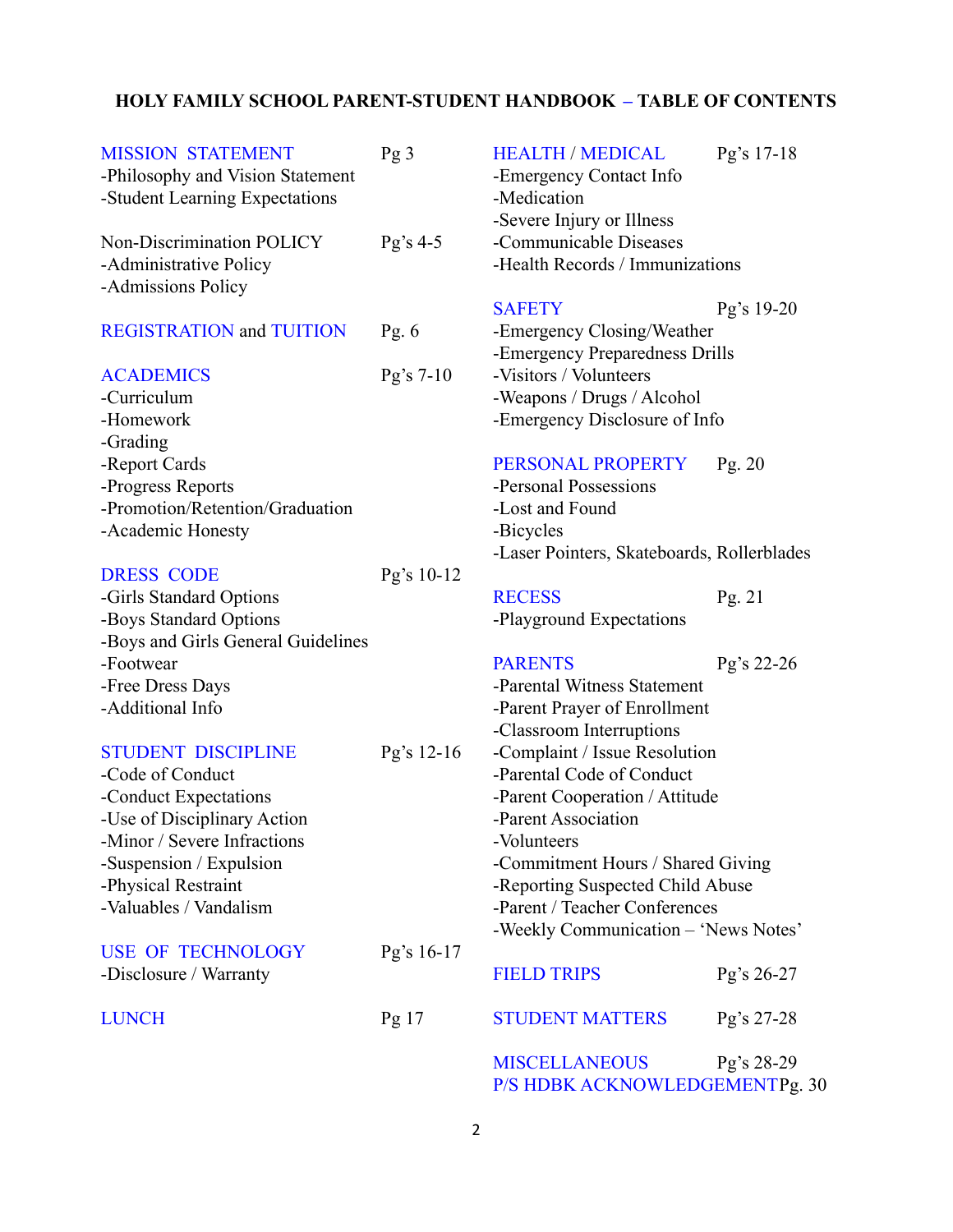# **MISSION STATEMENT**

Holy Family School is a Roman Catholic school serving Jesus Christ by providing outstanding spiritual and academic formation to its students.

# **Holy Family School: Learning for Today, Preparing for Tomorrow.**

# **PHILOSOPHY AND VISION STATEMENT**

Holy Family School recognizes that parents are the first educators of their children. The school strives to work with parents to create a caring, respectful, and supportive environment where students will have the opportunity to grow in their faith, character, and academics in ways that will help them achieve their goals in life. Our dedicated teachers are committed to the development of each student to his or her full potential spiritually and academically in a nurturing Catholic environment. Through an engaging and challenging curriculum, instructional strategies are geared to meet the needs of diverse learners.

# **Goals:**

Students will

- Hear that religious faith and spirituality are essential to a well lived life
- Learn to serve God and others
- Be challenged by an academically rigorous curriculum.
- Thrive in a community centered on cooperation and collaboration
- Develop well-formed moral and social consciences.
- Become life-long learners able to adapt to a rapidly changing world

Holy Family School provides an outstanding Catholic Education for the unique person that is your child.

# **SCHOOLWIDE LEARNING EXPECTATIONS –** Holy Family School students are:

# **A. Inspired by Christ to...**

- Serve others.
- Participate in Mass, prayer service, and daily prayers.
- Love others as ourselves.
- Follow God's laws

# **B. Lifelong learners who…**

- Express ourselves well.
- Set goals, actively participate and do our best.
- Use critical thinking and problem solving skills.
- Make responsible decisions.

# **C. Respectful community members who…**

- Seek peace with others.
- Appreciate our differences and work together.
- Show respect for self, others, and creation.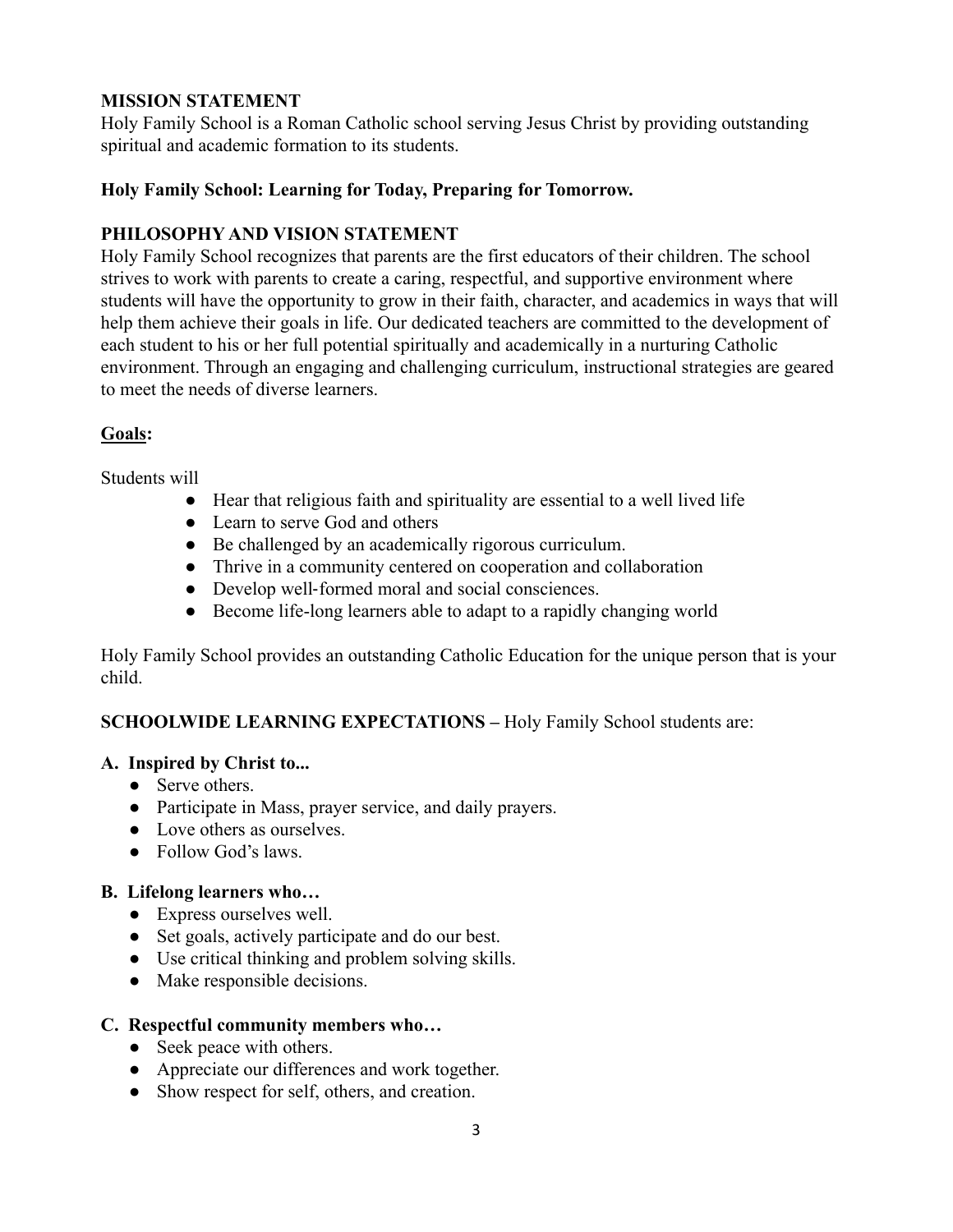# **NON-DISCRIMINATION POLICY**

Holy Family School admits students of any gender, race, color, or national or ethnic origin to all the rights, privileges, programs, or activities generally accorded or made available to all the students at the school. It does not discriminate on the basis of race, color, national, and/or ethnic origin in administration of its educational policies, admission policies, scholarship and loan programs and athletic or other school administered programs.

# **ADMINISTRATIVE POLICY**

Holy Family School is a non-profit corporation which operates a private, independent Catholic school for the benefit of the community. Holy Family School is approved by the Archbishop of Seattle as a Catholic school and is affiliated with Sacred Heart of Jesus Parish in Lacey (WA), though the financial responsibility of the school rests with the corporation and not the local parish. The administrative policy of Holy Family School is as follows:

- The Board of Directors establishes the mission, broad governing policies, and is responsible for the financial affairs and strategic planning of the school.
- The Principal supports and implements Board policy, oversees all human resources and personnel actions of the paid staff, supervises the academic and administrative operations of the school and remains directly responsible to the Board of Directors.
- The teachers provide instruction to the students and are directly responsible to the Principal.
- With the exception of the Comptroller, the non-certified personnel are directly responsible to the Principal. The Comptroller works in support of the Principal and is directly responsible to the Board of Directors.
- Volunteers are responsible to the guidance and supervision of the Principal

# **ADMISSIONS POLICY**

All are welcome. New registration packets will be available via the school office no later than April of each year. However, admission to the school is not automatic. Every applicant, from Preschool to Grade 8, may be required to take an assessment test. Prospective families may be required to first meet with the Principal. When deemed appropriate, students may have to pass an entrance test to be accepted (this is required for entrance to kindergarten).

# **Admissions Guidelines**

- Preferences shall be given to Catholics, pre-registered returning students, and pre-registered siblings of returning students.
- The age for Transitional Kindergarten students is four (4) years of age on or before August 31st.
- The age for kindergarten students is five  $(5)$  years of age on or before August 31<sup>st</sup>.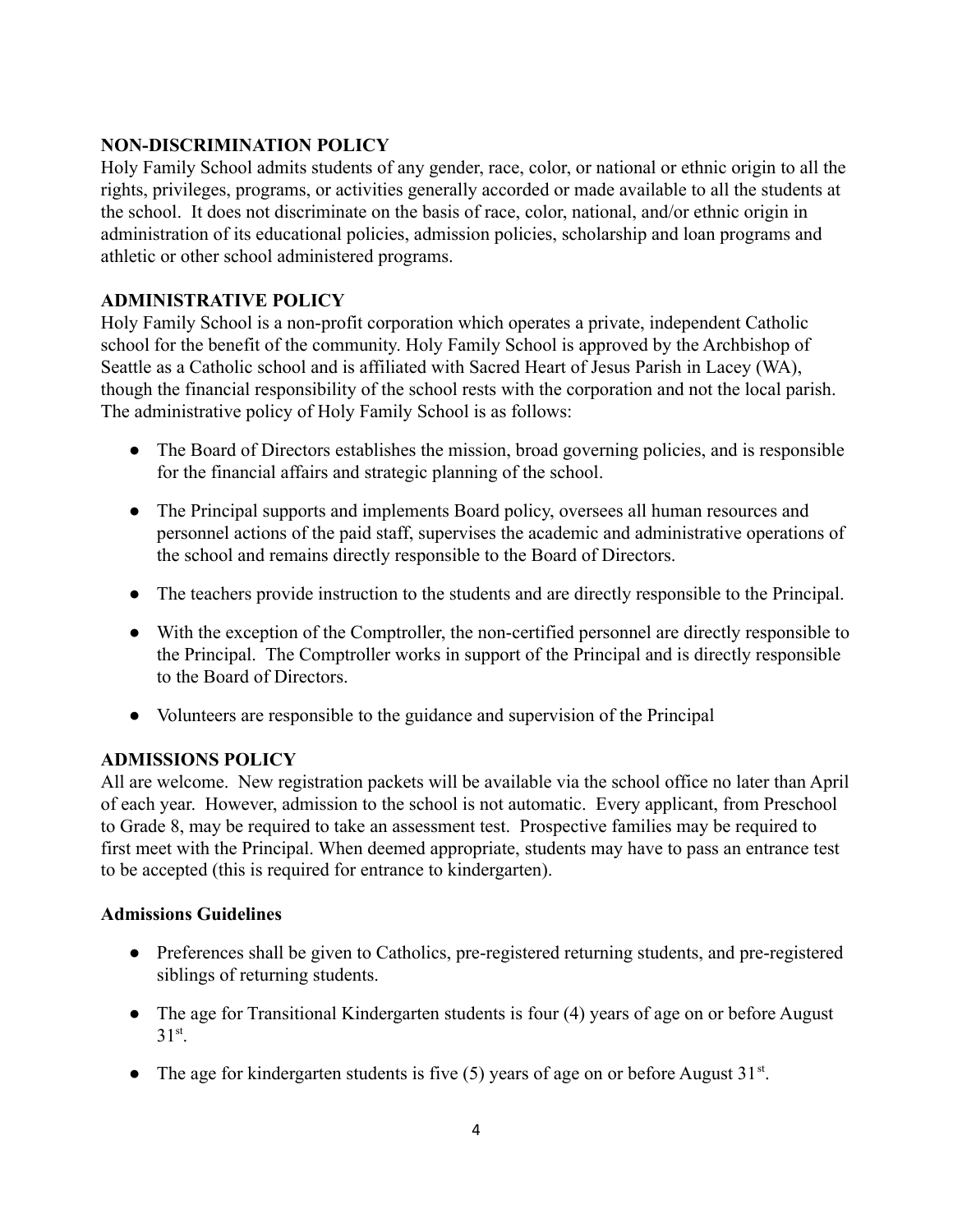- The age for first grade students is  $\sin(6)$  years of age on or before August 31<sup>st</sup>.
- All students must comply with current WA immunization and health requirements prior to enrollment.
- The Principal may review a student's continued eligibility for enrollment in the school.

# **Admissions: Additional Considerations**

- 1. Baptismal record, First Communion record, the latest report card and standardized test results must be submitted with the completed registration paperwork. Proof of citizenship may be required, if applicable.
- 2. Immunization requirements as determined by the State of Washington must be complete.
	- A. Students transferring from another WA school have two (2) weeks to provide a copy of the official school record of immunizations.
	- B. Students entering a WA school for the first time must have proof of all required immunizations before entering class. (This is state law.)
- 3. New students are accepted for a semester probationary period. This probationary period may be extended by the Principal.
- 4. No person will be admitted as a student unless that person and his/her parent(s) or guardian(s) support the school's philosophy and agree to abide by the educational policies of the school and the religious guidelines of the Archdiocese of Seattle.
- 5. Non-Admission Due To Previous Year Account Delinquency: Unforeseen hardship can happen to anyone. If such should strike your family, please inform the principal so special circumstances can be taken into account. This will help us assist you in making whatever sort of temporary financial arrangements that may be necessary.

However, under no regular circumstances will a family with a delinquent account status (e.g. tuition owed, volunteer commitment hours not accounted for, etc.) from the previous year be allowed to re-enter Holy Family School for the following year. Accounts must be current prior to the start of the new school year.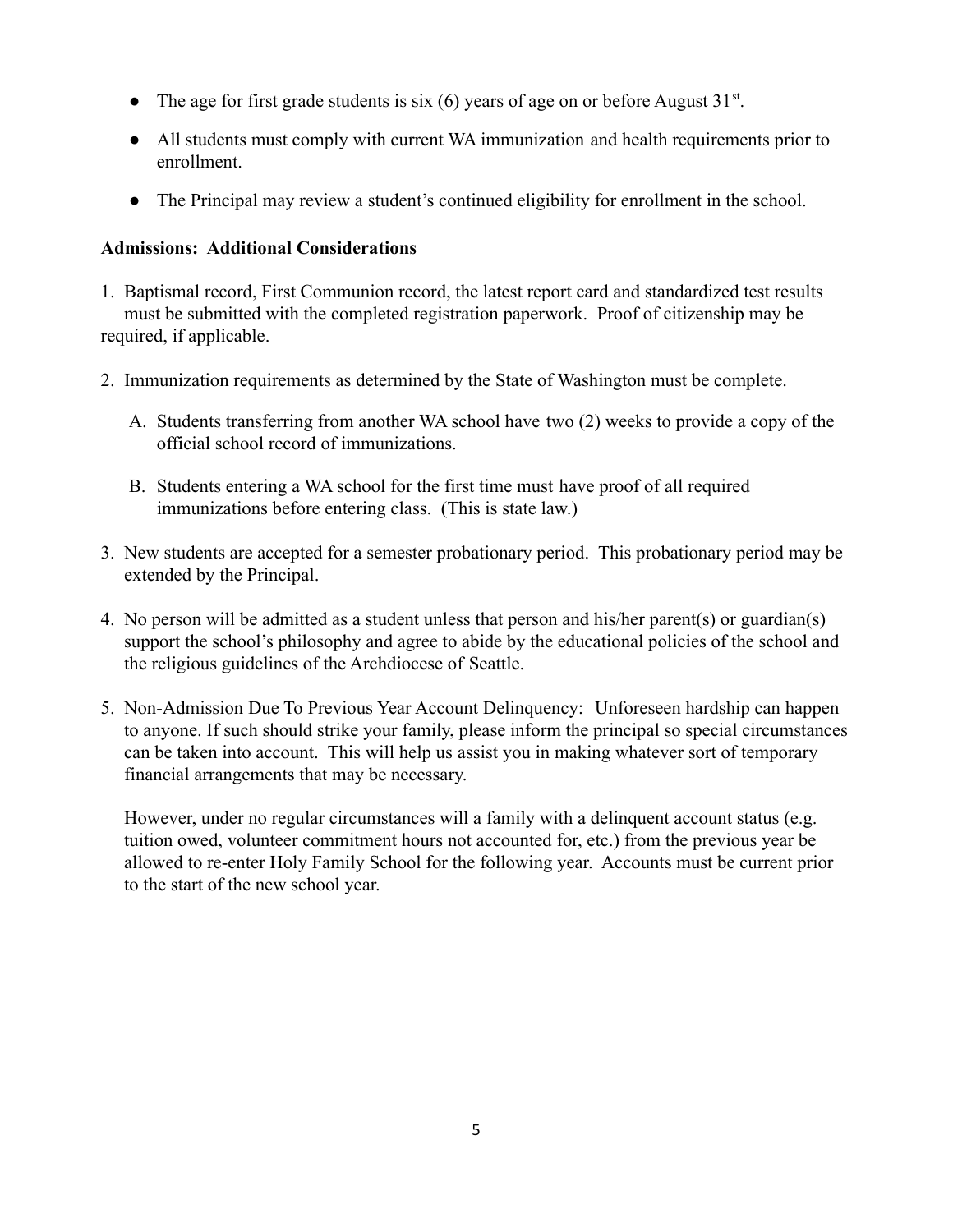# **REGISTRATION AND TUITION**

Registration and Tuition fees will be set by the Board of the Directors by March  $01<sup>st</sup>$  of each year, for the subsequent school year. Registration packets containing fees and appropriate payment options will go out to families by April of each year.

- Registration fees are non-refundable and may not be "rolled over" into a family's monthly payment. Students are not considered enrolled until all fees and all records are received.
- Registration and tuition payments can be made by cash, check, credit card or money order. A credit card convenience fee of 2.95% will be added to credit card payments
- All families must register with FACTS on-line payment system. Monthly tuition payments are due by the  $15<sup>th</sup>$  of each month. Late payments and NSF checks will be assessed a \$30 fee, per month, and may be submitted for collection after two months of non-payment. (Note: Unless 'unusual circumstances' are communicated to the principal, whereby special temporary financial arrangements may be considered.)
- Report Cards or transfer of records information will not be made available to any family that has not completely fulfilled their financial obligations (e.g. tuition, volunteer hours, etc.).

# **Tuition Refunds**

Refunds will be issued for voluntary and involuntary withdrawals that occur within 30 days of a student's first day of school.

Voluntary withdrawals ('family choice') that occur 30 or more days from a student's first day of school will not be issued a refund for monies paid.

Involuntary withdrawals ('school choice') that occur 30 or more days from a student's first day of school will be issued a refund for any payments made beyond the current number of days the student was enrolled.

# **Tuition Reduction**

A one-time \$500 military scholarship is available to all active duty military personnel. Local financial assistance can be requested by any current school family. However, families must first apply for the annual Archdiocese of Seattle Tuition Assistance Grant funded by the Fulcrum Foundation. This can be done via the FACTS portal on the Holy Family School Website. The confidential information will be reviewed by the administration and awardees are based on financial need only.

The per pupil cost of providing a high quality education to each child here at Holy Family School is over \$8,000 per year. Thus, in order to make up the difference between our tuition rates and the actual per pupil cost, each family is also required to participate in the family volunteer commitment hours requirement – or pay a fee in lieu of such participation.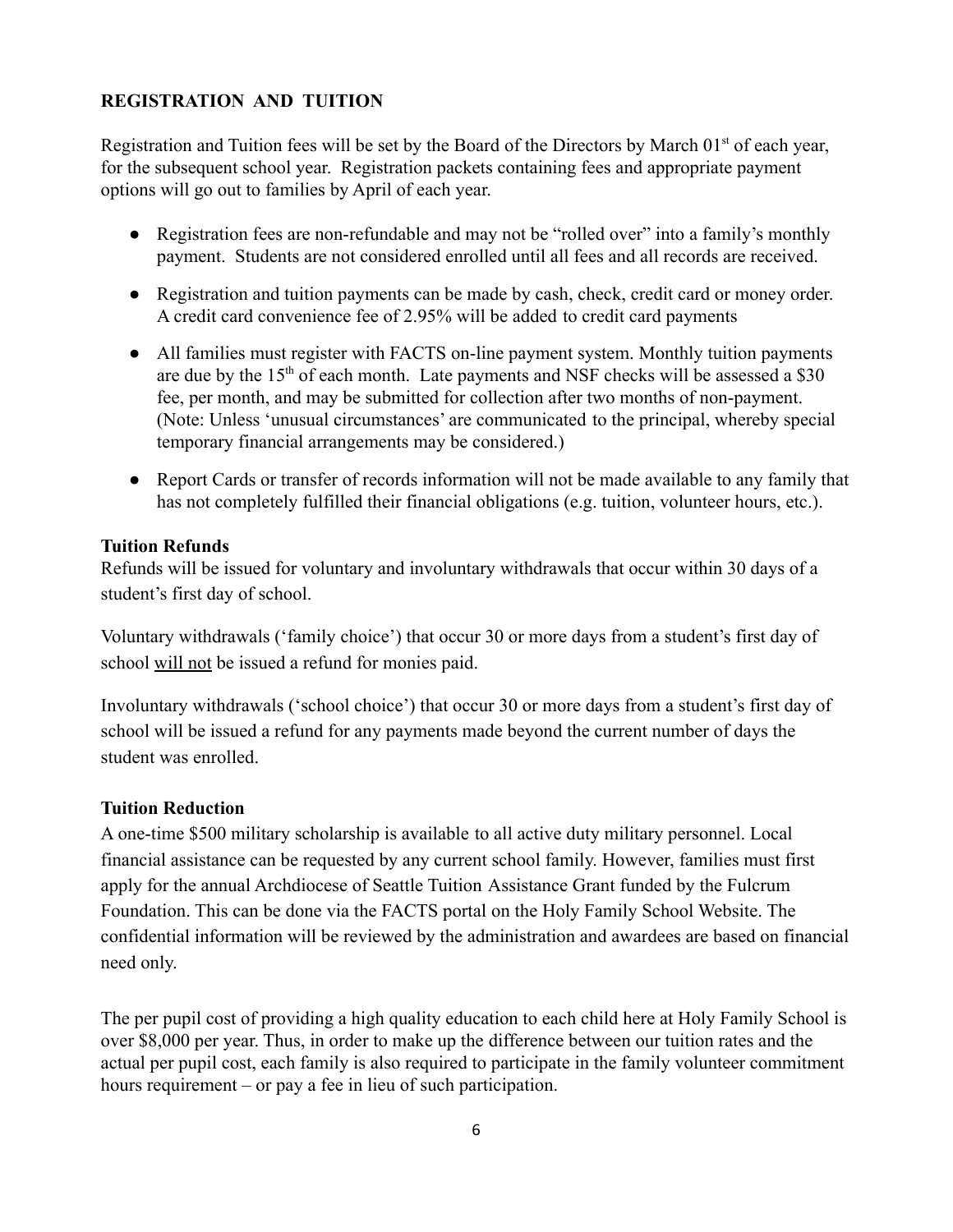# **ACADEMICS**

#### **Guidelines For Curriculum**

Curriculum represents the scope and sequentially ordered learning experiences which a school provides for its students. The complete curriculum includes the development of Catholic values and attitudes, as well as the attainment of knowledge and skills necessary for the student's spiritual, moral, intellectual, social, and physical development. The curricular standards at Holy Family School are commensurate with or exceed the State of Washington's grade level benchmarks. Students at Holy Family School consistently perform well above average on standardized achievement tests, including the MAP test (Measure of Academic Progress.)

#### **The Whole Child**

We strive to build a relationship with your child as a learner and an individual. The minds, bodies, and souls of children at our school are nurtured in a loving and structured community oriented environment. Students at Holy Family School receive daily instruction in the Catholic faith in order to guide their spiritual journey. We are focused on achieving great things academically, while also promoting social, emotional, and spiritual growth. The discipline and behavior strategies we use will encourage learners to be respectful, thoughtful Christian members of our community.

#### **Homework**

Homework is relevant and directly related to instruction presented. It is assigned to reinforce the material taught and to foster habits of independent study and creativity. It is not used as punishment.

The amount of homework a student may have on any given day will vary depending on the nature of the assignment, the amount of work the child completes in school that day, and the speed at which the student is able to complete his/her work at home. Holy Family School offers the following guidelines for homework time, which a student should spend on nightly assignments.

| Kindergarten = $10-15$ Minutes | Grades $3-4 = 30-40$ Minutes | Grades $7-8 =$ |
|--------------------------------|------------------------------|----------------|
| Grades $1-2 = 20-30$ Minutes   | Grades $5-6 = 45-60$ Minutes | 60-90 Minutes  |

Written homework is normally not assigned over the weekend or over holidays. However, there may be exceptions to this general policy with respect to special projects. Parents are strongly encouraged to foster systematic home study habits in their children through the provision of a regular homework time, appropriate study space, lighting, and a proper, positive environment free from distractions. If a child is not doing well in school, does not bring work home, or if he/she seems to be consistently overloaded with work, please contact the teacher to set up a conference.

# **Make-Up Work**

Missed student work can be picked up by a family member, or brought home with your child when he/she returns to school. Your child will be given as many days extra as he/she was absent to complete and return the missed work. However, instruction occurs during the day so please try to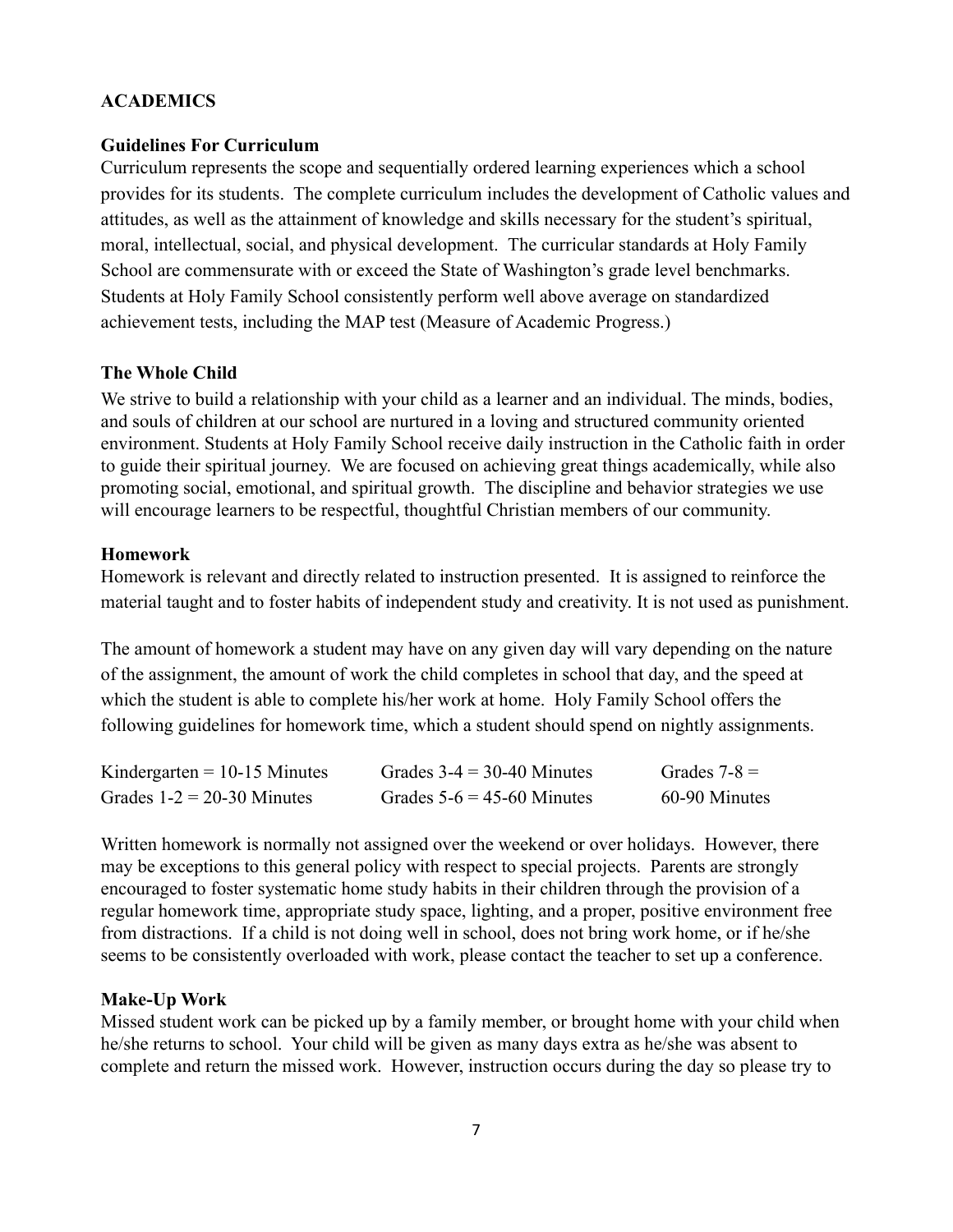limit absences. In order to minimize classroom disruptions parent requests for missing work will be followed up on after the regular school day has been completed.

# **Grading**

Evaluation of each student is based on a teacher's professional judgment and observation, daily work, teacher prepared assignments (e.g. projects, portfolios, tests, oral drills, etc.), class participation and effort. Remember, teachers don't give grades…students earn grades.

Transitional Kindergarten-3rd grade will use a skill based grading system that helps monitor the student's development and basic curricular objectives.

4th-8th Grade will use a traditional grading scale. They are assessed on knowledge of the standards taught. The standards are structured to meet or exceed the academic standards set forth by the State of Washington.

Any questions or concerns about grades should be directed to the teacher assigning the grade. If there are still concerns, after conferencing with the teacher, the principal may be contacted. Any parent who wishes to review their child's complete records (the cumulative file), must request this in writing to the principal. Parents who wish more frequent updates of a student's progress are asked to contact the teacher directly.

The grading system is as follows:

Transitional Kindergarten-3rd Grade:

| O | $=$ | Outstanding / Consistently Learning               |
|---|-----|---------------------------------------------------|
| S | $=$ | Satisfactory / Learning-Developing                |
|   |     | Needs Improvement / Needs Additional Work         |
| H | $=$ | Having Difficulty -or- Not Evaluated At This Time |
| N | $=$ | Not graded                                        |
|   |     |                                                   |

Grades 4-8:

| 100-93%     | $=$ | A    | 4.0 |                       |             |            |
|-------------|-----|------|-----|-----------------------|-------------|------------|
| $92 - 91%$  | $=$ | $A-$ | 3.7 |                       |             |            |
| 90-88%      | $=$ | $B+$ | 3.3 |                       |             |            |
| 87-83%      | $=$ | B    | 3.0 |                       |             |            |
| $82 - 81%$  | $=$ | $B-$ | 2.7 | <b>Highest Honors</b> | 4.0         |            |
| 80-78%      | $=$ | $C+$ | 2.3 | <b>High Honors</b>    | $3.9 - 3.6$ | <b>GPA</b> |
| $77 - 73%$  | $=$ | C    | 2.0 | Honors                | $3.0 - 3.5$ |            |
| $72 - 71%$  | $=$ | $C-$ | 1.7 |                       |             |            |
| 70-68%      | $=$ | $D+$ | 1.3 |                       |             |            |
| $67 - 63\%$ | $=$ | D    | 1.0 |                       |             |            |
| $62 - 61\%$ | $=$ | $D-$ | .7  |                       |             |            |
| Below 60%   |     | F    |     |                       |             |            |

| Highest Honors 4.0 |             |  |
|--------------------|-------------|--|
| <b>High Honors</b> | 3.9-3.6 GPA |  |
| <b>Honors</b>      | $3.0 - 3.5$ |  |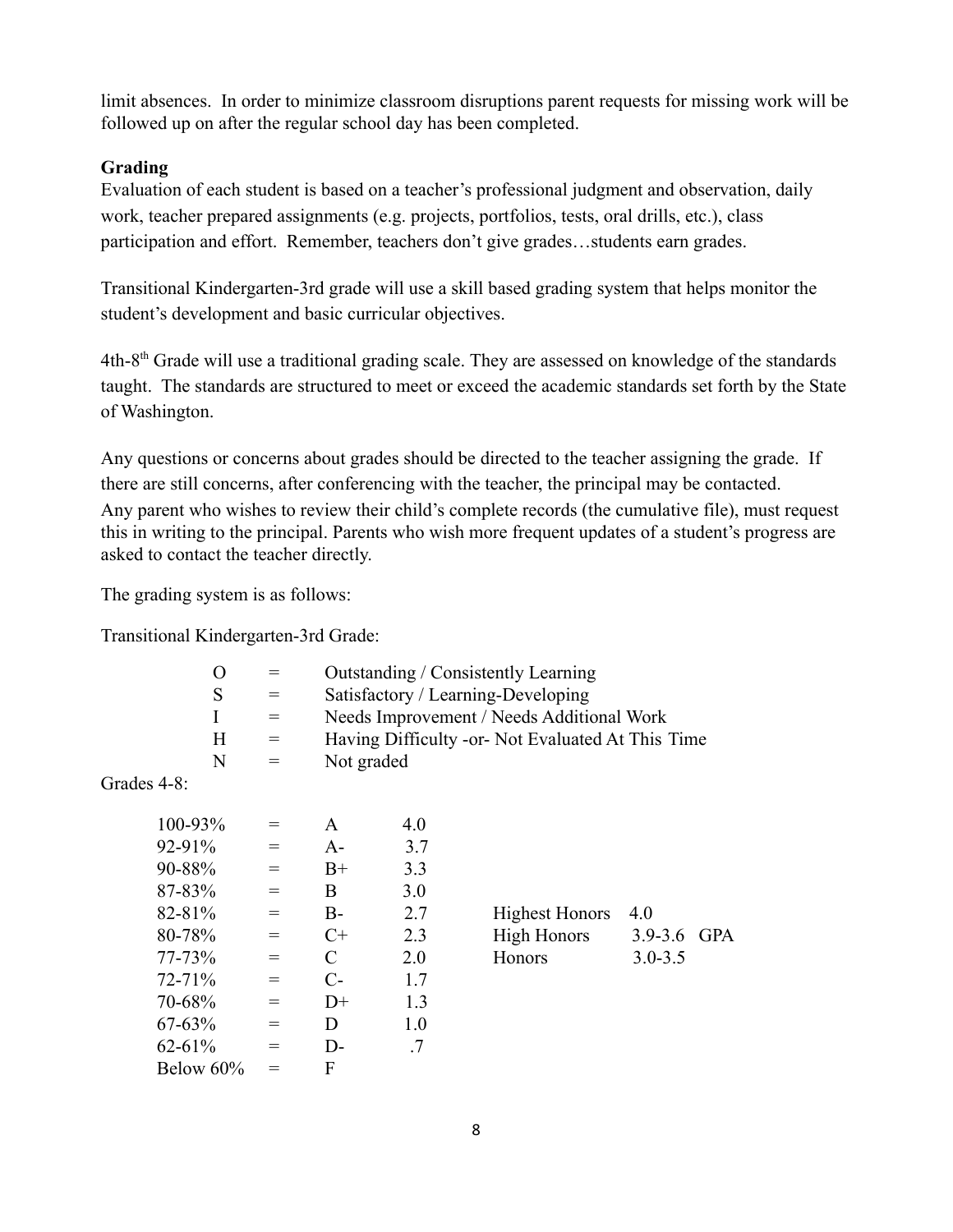**Note:** Students who are evaluated as an "O" or "A" student are truly superior in all aspects of academic endeavor. Oral and written work is superior and creative and divergent thinking is evident. Work is always presented according to standards, neatness is superior, and completion of the assignment evidences usage of extra resources. Grade inflation is to be avoided as it gives false expectations to both students and parents.

# **Report Cards**

The purpose of report cards is to alert the parents and present to them a progress report assessment of their child's achievement with respect to his/her studies. Report cards will be issued four times a year, on a quarterly basis.

# **Honor Roll**

Behavior and character affects a student's ability to be on Honor Roll. Likewise, academic qualities are considered for Honor Roll. Therefore, to be on Honor Roll a student must have an A or B average, with A's, B's, or C's in all subjects. Any student who has sub-standard marks in either Christian behavior or academic qualities will not be on the Honor Roll at Holy Family School.

# **Progress Reports**

Teachers in grades TK-8 will notify parents of any significant academic or behavioral changes throughout the quarter through the use of progress reports, phone calls, written communication, and/or a conference.

Progress reports will regularly be sent home mid-quarter. Additionally, any student doing 'H' or 70% and below work will automatically have a progress report sent home by the teacher.

# **Promotion, Retention and Graduation**

Promotion is moving to the next grade level having successfully completed the course requirements in the previous grade. Retention means the student cannot move to the next grade because he or she has not successfully completed the course requirements in the current grade. Aside from academic issues, there may also be very legitimate reasons, normally developmental, where a teacher may recommend retention to ensure your child's long-term success in life. Other factors to consider are individual and group achievement scores, ability tests, achievement in skill development, social readiness, attendance, and grade placement for maximum success experience.

Teachers will alert parents of any impending failure as soon as possible. They will notify the parent or guardian, in writing, no later than the middle of the third quarter if the teacher has serious concerns. A plan of action is then created so that every effort may be extended to closely monitor and correct student deficiencies.

In all cases, because of the need to see long-term success for your child, final retention decisions reside with the principal and are based upon crucial input from parents, faculty, and others. If a parent does not agree with the school's recommendation for placement for the following year, the parent must submit their request in writing to the principal, whereby the decision may be reviewed.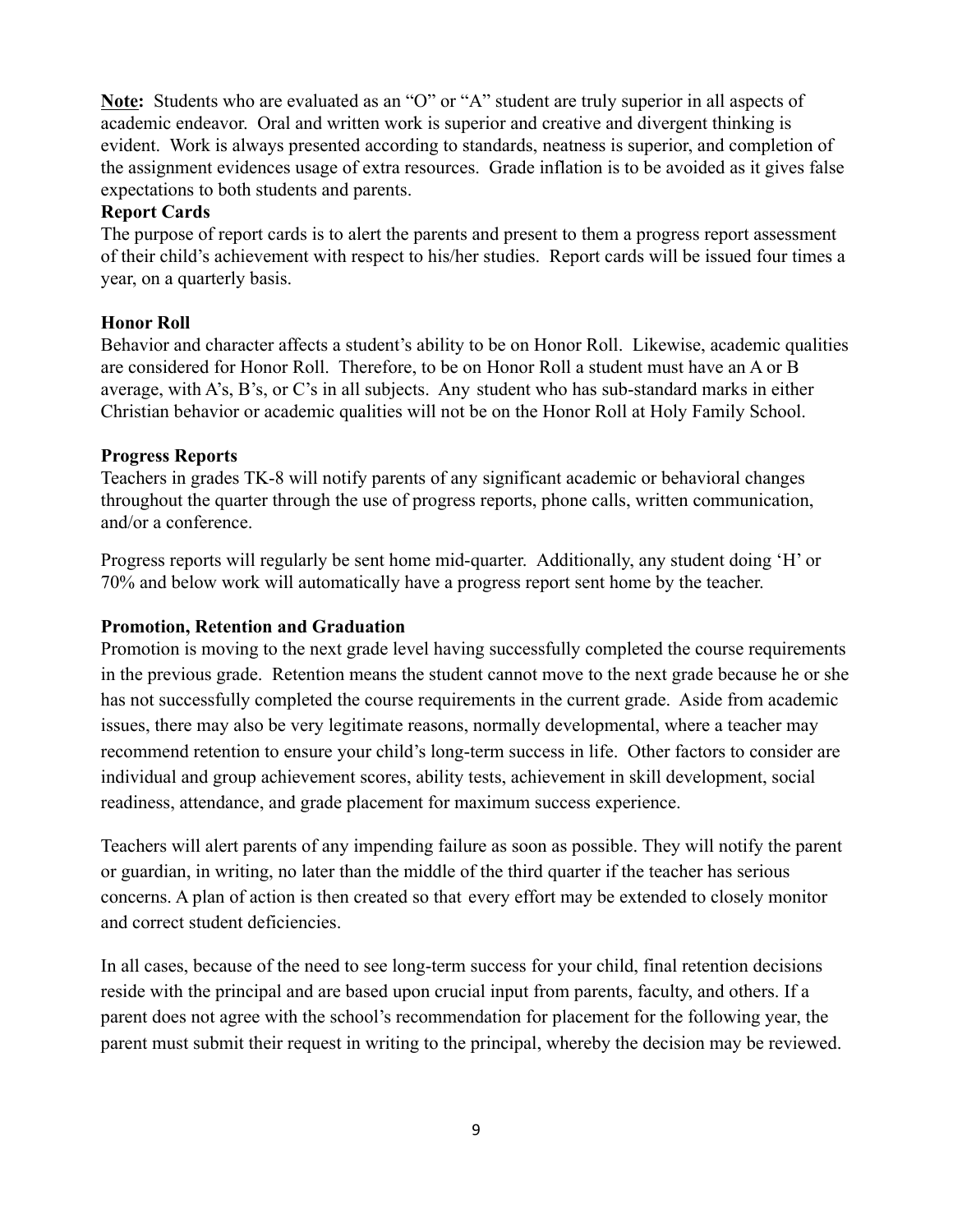No pupil should be held back when one can reasonably foresee that he/she will not benefit from retention. Ordinarily, a student should not be retained more than once while in elementary school.

# **Graduation – Celebration**

Graduation from elementary school is marked by a simple and dignified celebration that gives recognition to the unique value of the Christian education just completed. Parents of graduating 8<sup>th</sup> grade students will be encouraged to help plan and facilitate the celebration.

# **Academic Honesty**

The Holy Family School faculty and staff believe in academic honesty and the principle of the honor code. Students are expected to do their own homework, to test without external resources, and to submit their own original work for all assignments. Holy Family students are also expected to deny all requests to copy from their own work. Cheating, plagiarism, or doing another person's homework assignment(s) are all forms of academic dishonesty. Anyone who violates the policy of academic honesty may immediately receive a failing grade on that exam or assignment. Further, academic dishonesty may lead to other disciplinary procedures including suspension or expulsion.

# **DRESS CODE**

While promoting a feeling of equality for all children, the student Uniform Policy of Holy Family School should be a reflection of Christian identity. The Holy Family uniform provides a sense of school identity and pride for the students. The uniform should always be neat, clean, and in good repair. Faded or torn clothing does not meet uniform requirements and should not be worn to school. Parents and students both share in the responsibility for seeing that this dress code is appropriately observed and maintained. The Holy Family School uniform is to be worn on all school days, except those designated as 'free dress' days by the principal. Final decisions regarding the school uniform rest with the principal.

The following dress code specifies expectations for each student's appearance every day, whether in uniform or not. This includes free dress days and school-sponsored events.

# **Girls Standard Uniform Options**

Plaid Jumper or Skort for Preschool-2<sup>nd</sup> grade

Plaid: Skort or Box Pleat Skirt or Knife Pleat Skirt for 3<sup>rd</sup>-8<sup>th</sup> grade (no shorter than mid-thigh) Jumpers and Skirts must be accompanied by bike shorts or tights.

Tights -or- Socks: White, Black, Grey or Red

Pants – Grey Dennis, Land's End, DICKIES, or any other grey uniform pants(no cargo pants) Red colored Dennis Uniform cardigan or pullover sweater with logo or red sweater vest White Polo Shirt with logo (Dennis Uniform or Land's End) – Short sleeves or long sleeves Black Polo Shirt with logo (Dennis Uniform or Land's End) – Short sleeves or long sleeves White Peter Pan collared blouse with short sleeves or long sleeves (Preschool-1st grade)

**NOTE:**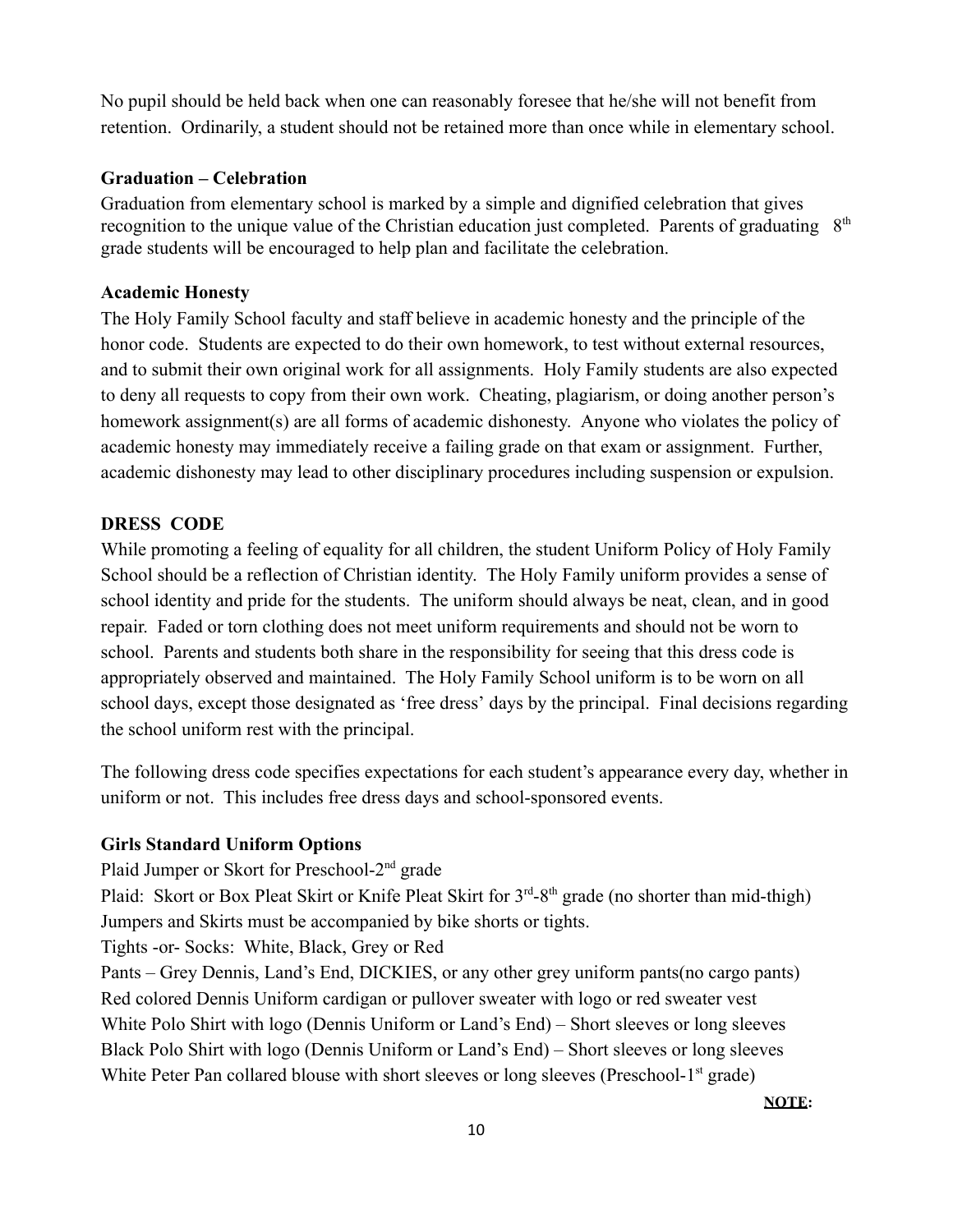#### **Boys Standard Uniform Options** GIRLS TOPS MUST

Socks: White, Black, Grey or Red HAVE THE HFS LOGO

# ALL BOYS AND

Pants – Grey DENNIS, Lands End, DICKIES, or any other uniform style pants (no cargo pants) White Polo Shirt with logo (Dennis Uniform or Land's End) – Short sleeves or long sleeves Black Polo Shirt with logo (Dennis Uniform or Land's End) – Short sleeves or long sleeves Red colored Dennis Uniform cardigan or pullover sweater with logo or red sweater vest Grey Twill Shorts (walking shorts length – no more than 3" above the knee) No denim.

**Boys and Girls Options** – Holy Family School Sweatshirts may be worn in place of sweaters. **P.E.**  $5<sup>th</sup> - 8<sup>th</sup>$  grade – Plain red, grey, or black 'soccer style' shorts. Plain white, red, grey, or black t-shirt or polo shirt.

#### **Boys and Girls General Appearance Guidelines**

Jewelry is only to be worn modestly. Wrist watches, small or stud-type earrings (one per ear, on earlobe---girls only) and single, religious necklaces are allowed. Lipstick, eye or face make-up, fake fingernails, and bright or dark fingernail polish are not acceptable. Clear or pale pink fingernail polish is acceptable (girls only). Hair is to be clean, brushed, and worn off the face and out of the eyes. Boys must be clean-shaven. No outlandish hairstyles, spiking, streaking, or head shaving is permitted. Unnatural hair colors are not allowed. On occasion, as determined by the principal, the school may have a day where students may use temporary hair dye for that day only. Students must return on the next school day with the temporary hair dye washed out. T-shirts worn under the uniform must be solid white. Hats may only be worn outdoors, during recess. No bandannas of any color. No cargo pants/shorts or pants/shorts with loops; no wide or baggy pants/shorts. No shorts below the knee or above mid-thigh length. No spaghetti-strap tops. Shirts must be tucked in whenever students are indoors. Shoes must be tied properly. Students should not draw on themselves or others; no temporary or permanent tattoos. All students should bring a coat to school, every day, during cold weather months, for outdoor use.

#### **Footwear**

Your child may wear his/her choice of closed-toe footwear. Closed-toe shoes and closed heel shoes with a heel less than two inches are acceptable. Shoes with missing laces, sandals, flip-flops, and backless footwear are not allowed. We recommend a comfortable pair of tennis shoes suitable for PE because students will be physically active outside every day, weather permitting.

#### **Free Dress Days**

On occasion the principal may designate some days as 'Free Dress'. Students are expected to show good judgment in dress and grooming. Any appearance that causes undue attention or detracts from the educational program of the school will not be allowed. The following may not be worn on school grounds or at school activities:

Clothing with tears or holes Boxer, Biker, or Short Shorts/Skirts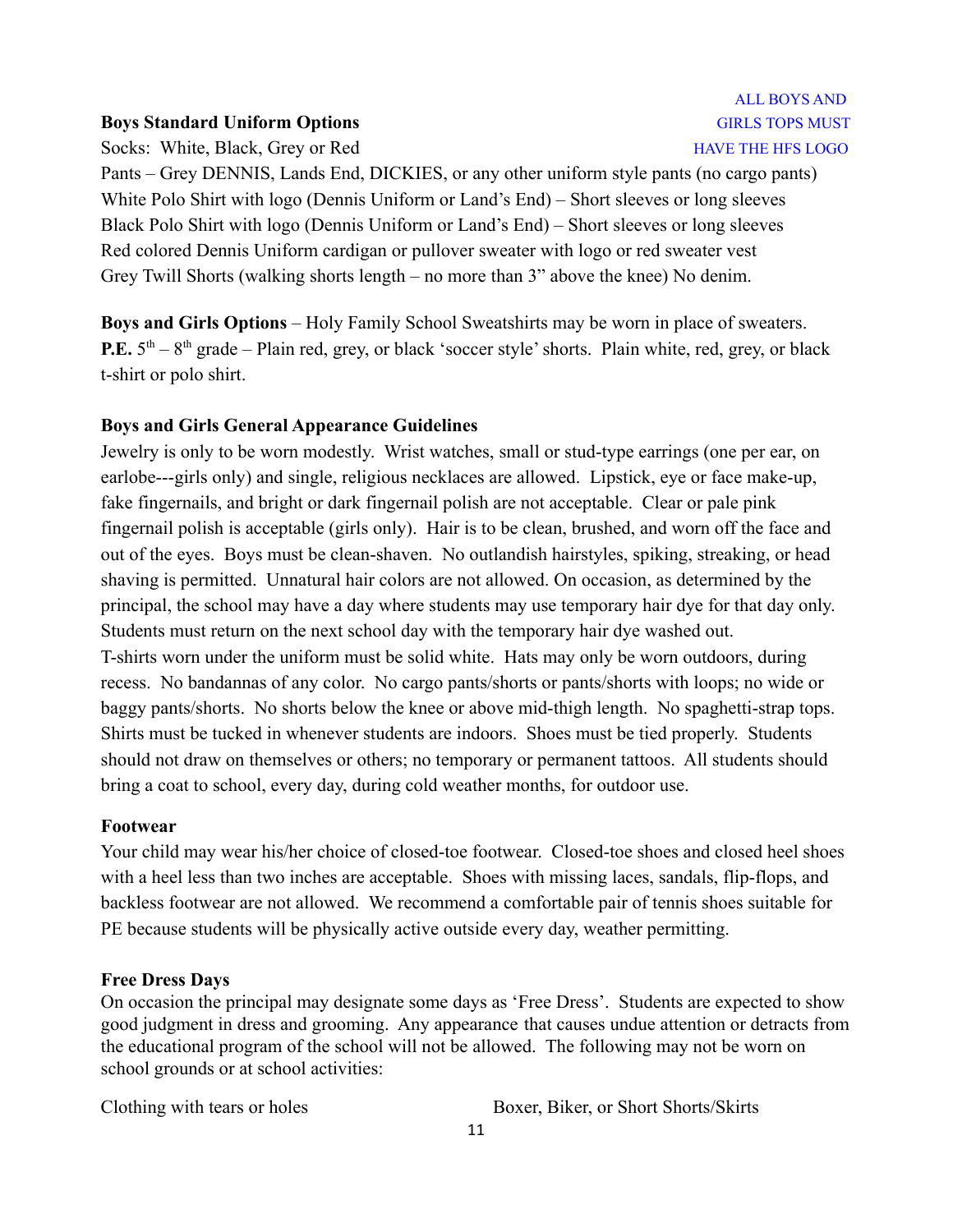Gang-related clothing; Chains Skater or Baggy Pants No Midriff Tops No Spaghetti Straps No shirts with inappropriate language/symbols No pants where undergarments can be seen (e.g. promoting alcohol, drugs, sex, etc.) when the shirt is lifted. Belts are encouraged. Girls wearing leggings should have shirts or tunics that come to the mid-thigh.

#### **Additional Info – Student Uniforms**

#### A. Non-Compliance

Students are to arrive at campus and leave from campus in the proper school uniform. If a student is in violation of the dress code in a manner not readily correctable, parents will be contacted and asked to correct the situation. If a student is chronically out of uniform, the parents will be called and the child may be sent home from school, or appropriate disciplinary action will be taken.

# B. Uniform Acquisition

All uniform pieces, except for pants, polo shirts, socks, bike shorts and tights may be purchased from Dennis Uniforms or Land's End. The school office can provide you with school codes and additional info regarding appropriate school uniform purchasing options.

#### C. Fieldtrips

Students must always wear the school uniform top on fieldtrips. If advised by their teacher, students may wear non-uniform bottoms that are within free dress day guidelines.

# D. Labeling / Spare Clothing

Please be cognizant about labeling all of your children's clothing with your last name, using a pen that will create legible writing. This will assist us greatly when items come to our Lost and Found.

Spare clothing is kept on hand for emergencies only. If it is used, it is to be washed and returned the next school day. Please help ensure that your child's uniform is clean and in good repair.

# **STUDENT CODE OF CONDUCT – STUDENT DISCIPLINE**

Students are expected to conduct themselves in a manner that would bring credit to themselves, their parents, their school, and our communities at-large. The purpose of discipline is to provide and maintain behavioral guidelines which support a positive atmosphere conducive to learning. Discipline is an aspect of moral guidance. Our school's Code of Conduct is based on the Gospel message of Jesus Christ. Families are expected to honor and support the privacy and confidentiality of all individuals in regard to matters related to student disciplinary issues and actions.

Holy Family School is committed to a positive and productive community environment free of harassment and bullying. It is the explicit policy of Holy Family School to prohibit harassment, bullying or intimidation whether committed by a student, staff member, volunteer and/or parent.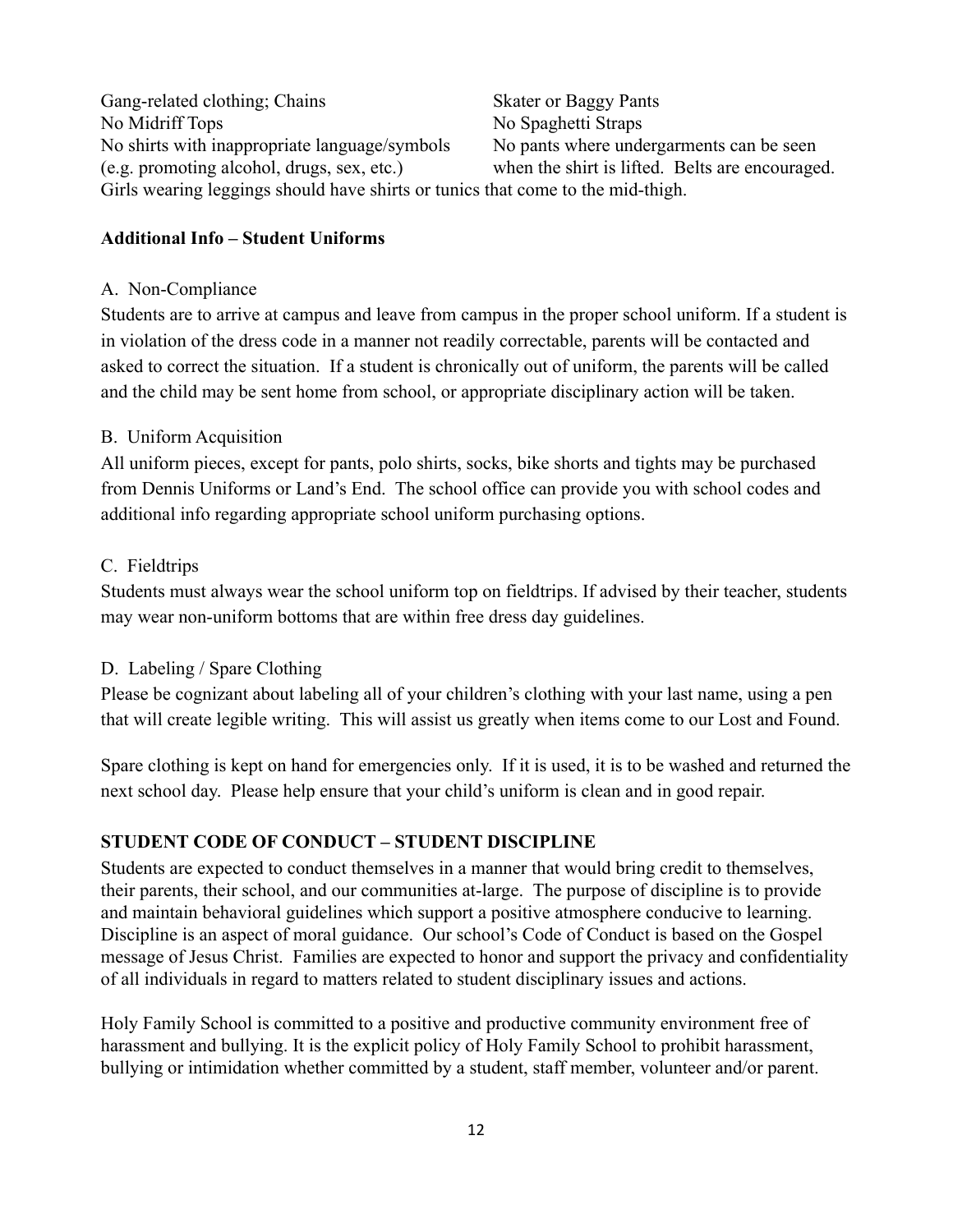Bullying is defined as: unwanted, aggressive behavior that involves a real or perceived power imbalance. **The behavior is repeated over time.**

# **Conduct Expectations**

Love God and obey His commands. This is the most important thing you can do. (Ecclesiastes 12:13)

# *Be Prompt and Prepared*

- 1. Be on time
- 2. Come with appropriate materials
- 3. Follow dress code

Be on guard, therefore, the son of Man will come when you least expect it. (Luke 12:40)

# *Respect Authority*

- 1. Listen to authority
- 2. Follow directions promptly
- 3. Accept responsibility for behavior

Pay attention and you will have understanding. What I am teaching you is good, so remember it. (Proverbs 4:2)

# *Respect Rights of Others*

- 1. Use appropriate voice
- 2. Listen to speaker
- 3. Respect the opinion and point-of-view of others

Whatever you do for the least of these you do for me. (Matthew 25:40)

# *Respect Property*

- 1. Respect school property
- 2. Be responsible for personal property

Every good gift and every perfect present comes from God. (James 1:17)

# *Display a Concern for Learning*

- 1. Remain on task
- 2. Allow others to remain on task

If you want to be wise, keep the Lord's commandments, And He will give you wisdom in abundance. (Sirach 1:26)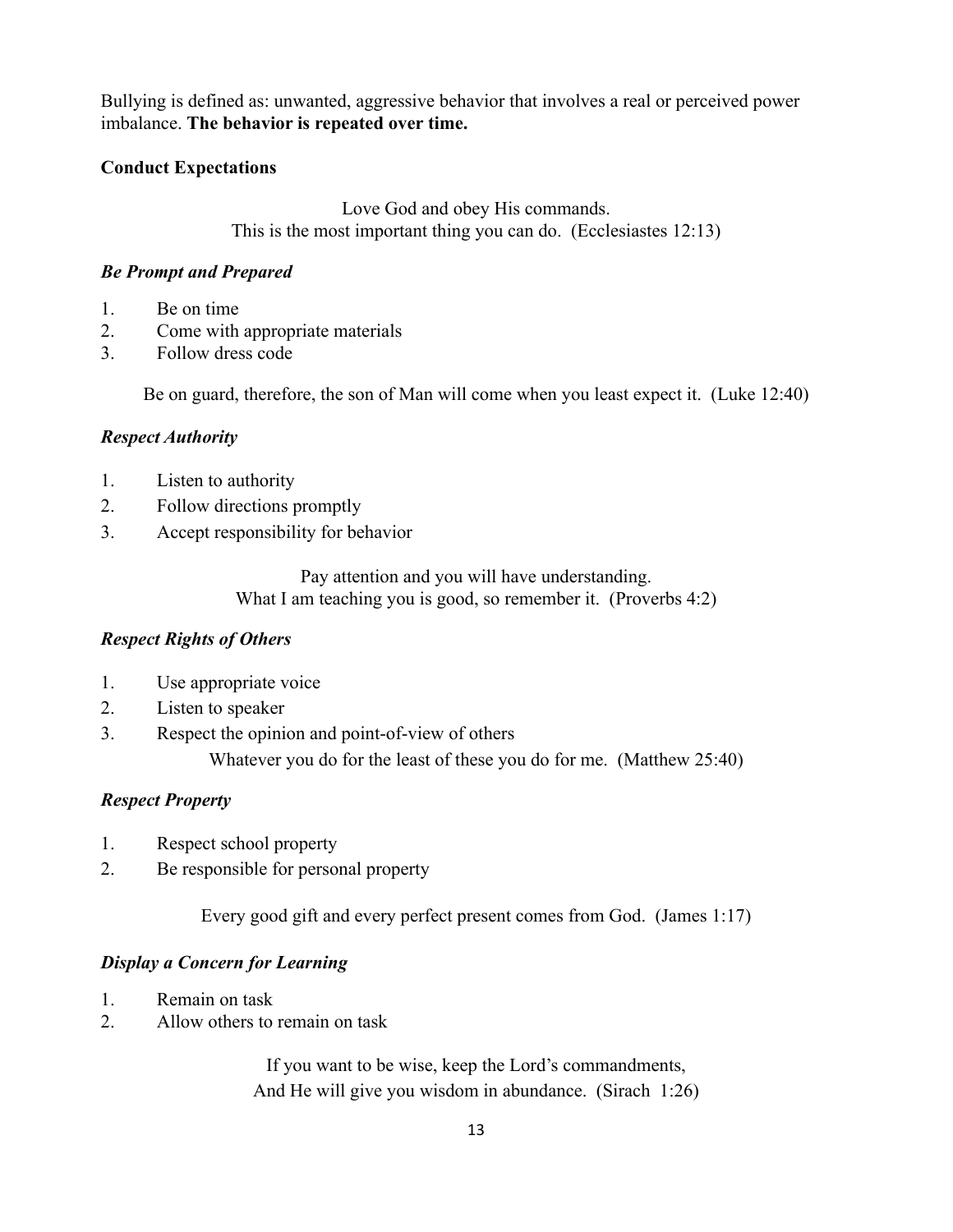# *Display Appropriate Social Skills*

- 1. Be gentle with your words and actions
- 2. Display courtesy
- 3. Implement problem-solving skills when facing disagreement, teasing, and criticism

Love your neighbor as yourself. (Matthew 22:39)

# *Display Positive and Productive Character*

- 1. Be cooperative
- 2. Expect the best from yourself and others
- 3. Proceed positively

As each one has received a gift, use it to serve one another. (I Peter 4:10)

#### **Use of Disciplinary Action**

Students who lack self-discipline or who violate the rights of others can expect disciplinary action. Each offense will be dealt with on an individual basis, taking into account the age of the student, the nature of the infraction, and the severity of the case. Repeated infractions can result in more serious consequences, up to and including suspension and/or expulsion. However, there is no requirement for progressive discipline. All students are expected to follow the common student behavior expectations of all staff members at all times.

# **Minor Infractions**

These are normal discipline problems which will be handled by the staff member on duty at the time of the problem. Classroom teachers will have a plan to handle all minor problems that occur in their classrooms. Such measures may include timeouts, one-to-one discussion, parent phone calls, etc.

#### **Severe Behavior Problems**

Severe behavior problems are unacceptable ('non-negotiable') at Holy Family School. Some examples of severe behavior are:

| <b>Bad Language</b>   | Vandalism                      | <b>Stealing</b>                 |
|-----------------------|--------------------------------|---------------------------------|
| Bullying/Fighting     | Drugs/Alcohol/Tobacco          | Weapons                         |
| Disrespect/Harassment | <b>Repeated Minor Problems</b> | Chronic refusal to do classwork |

Note: We do not attempt to list every inappropriate behavior because we expect common sense and conscience to be a student's major guide. For example, if a student destroys another person's property, writes on the walls, leaves the playground without permission, or commits some other obvious violation of trust it will not be acceptable to say, "It wasn't listed in the handbook, therefore, I didn't know it was a rule."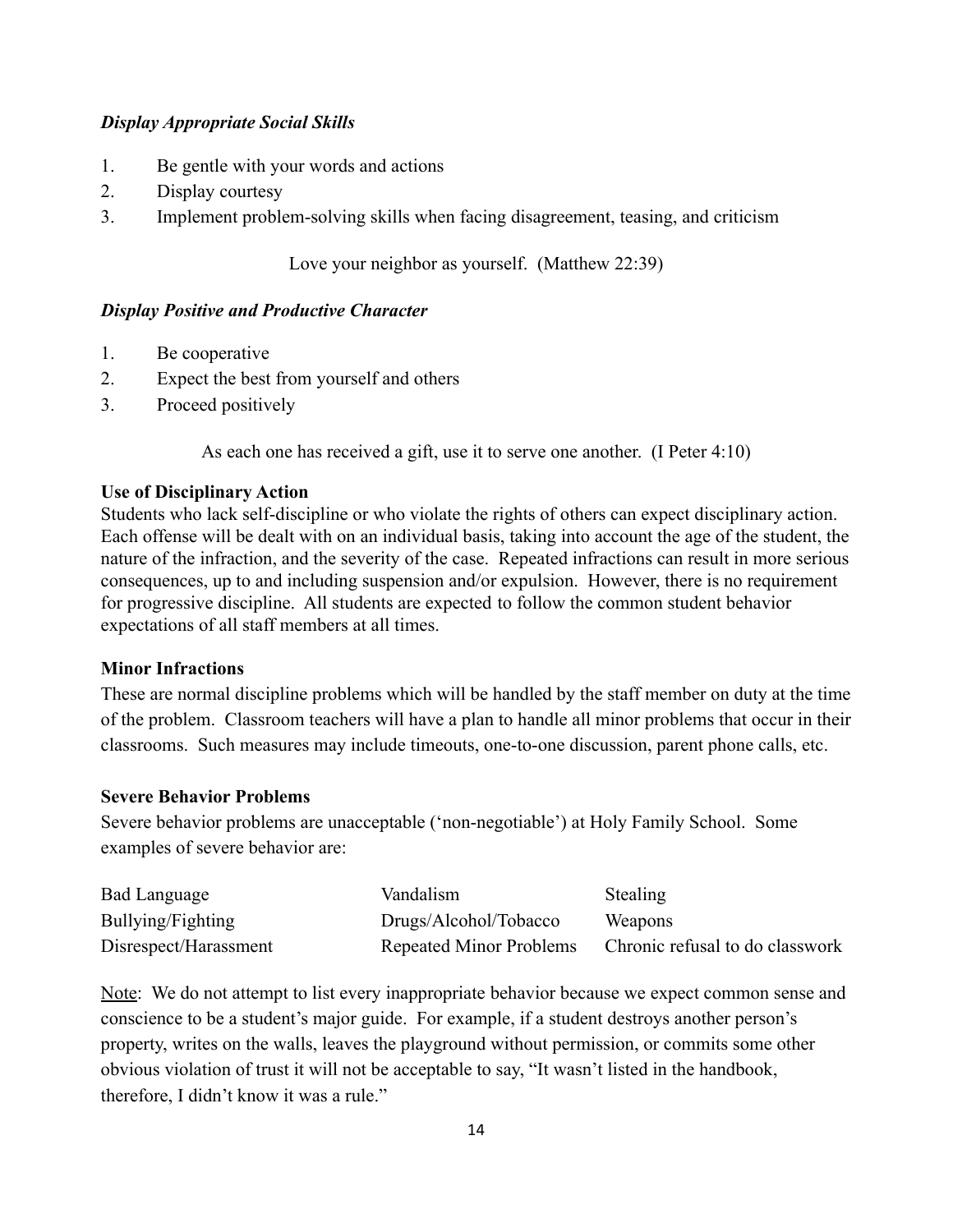# **Disciplinary Measures**

- 1. Verbal Warning 1-to-1 Discussion.
- 2. Assignment of logical consequence.
- 3. Time Out -or- Loss of Privilege Teacher contacts parent.
- 4. Probation Parent/Teacher/Principal Conference Possible Behavior Contract.
- 5. Suspension.
- 6. Expulsion.

All severe behavior problems will be referred to the principal. The principal will provide the parent(s) with an Incident Report which will include a synopsis of events, how matters were handled, reinforcement of school expectations, and final disposition.

# **Suspension**

Suspension, the temporary prohibition of a student's attendance at school and school-related activities, is within the jurisdiction of the principal. Any serious or chronic violation of Holy Family School's Code of Conduct is cause for suspension. Additionally, any of the reasons listed for expulsion, with mitigating circumstances, is adequate cause for suspension of a student. Suspension, ordinarily, will be limited to a maximum of five school days.

# **Expulsion**

Expulsion is the permanent dismissal of a student from the school. Expulsion is also denoted via a student's permanent record ('Cumulative File'), indicating the date and reason for dismissal. Various serious infractions may lead to expulsion of a student from school. These include, but are not limited to, the following offenses.

- Acts which, in the judgment of the school, endanger the moral, academic, spiritual, or physical well-being of the student body.
- Prolonged, chronic and/or open disregard for school authority.
- Illegal acts as defined by law. The school may take disciplinary action regardless of whether or not criminal charges are brought.

# **Physical Restraint**

Corporal punishment is not used as a means of addressing student behavior. However, there are times when physical restraint may be necessary to maintain the safety and order of all involved. Such an occurrence may take place anywhere on school grounds or at a school activity or event, whether or not it is held on school property. The primary objective is to prevent a student from harming him/herself, other people, or school/staff property. Washington law permits a teacher, administrator, school employee or school volunteer to use reasonable physical force upon a student when and to the extent the individual reasonably believes it necessary to protect an environment.

# **Search and Seizure**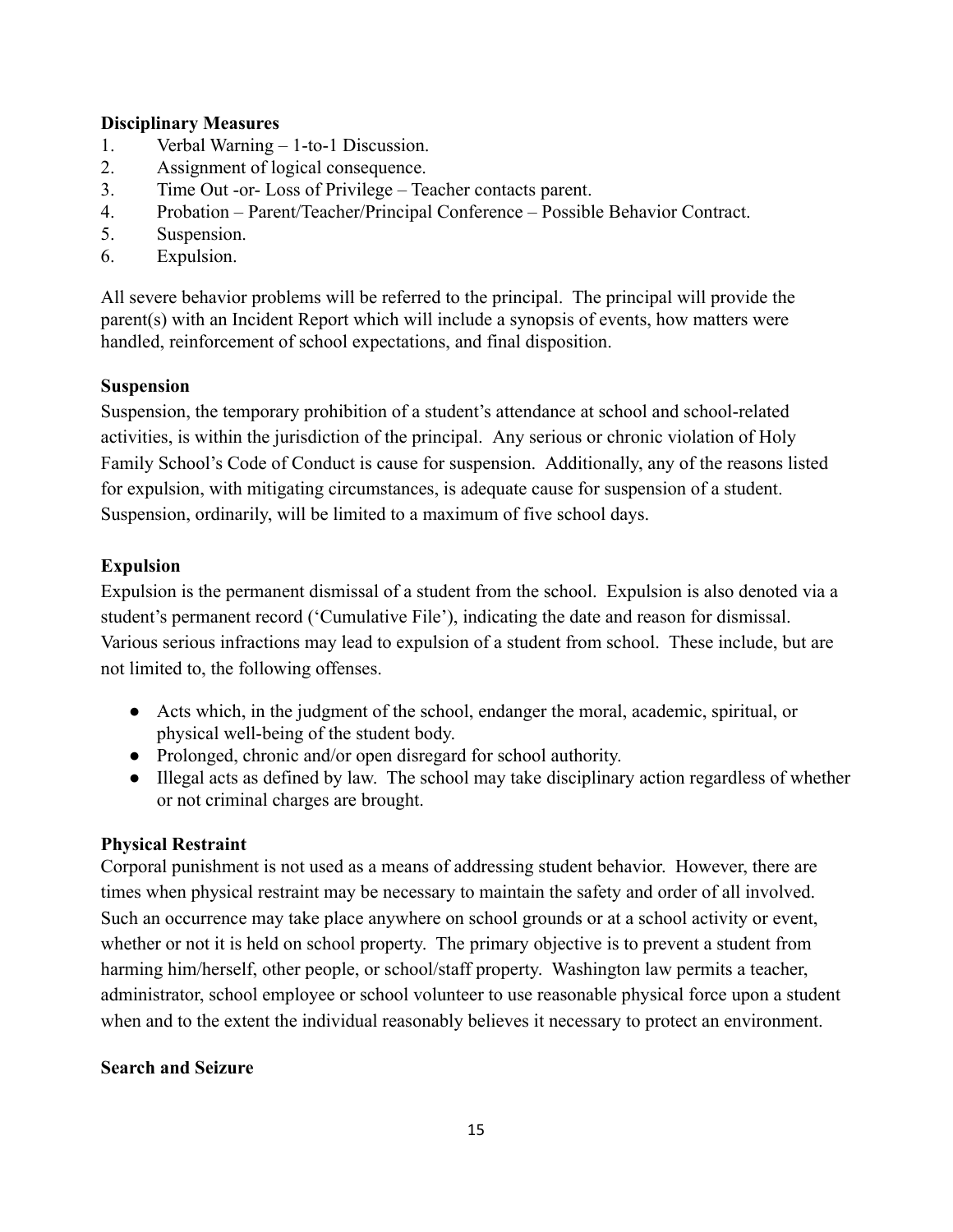Lockers, desks, and personal belongings are subject to search at any time by school administration or teachers. This is for the protection of students and school employees. Lockers, desks and any other storage areas at the school remain in the possession and control of the school even though they are made available or assigned for student use.

#### **General Conduct On School Grounds**

Students are to walk, not run in the hallways and sidewalks. Students are to talk quietly in the halls. Bicycles are not allowed within the interior of school buildings. Skateboards and roller-blades are not allowed.

#### **Valuables / Electronics**

If students bring money or valuables for a special reason, those items should be checked in via their classroom teacher or via the school office for safekeeping. No radios, personal tape recorders, CD players, Boom Boxes, pagers or other electronic games are allowed in school. Possession or use of this type of equipment at school will result in the removal of the equipment from the student.

If your child must bring a cell phone to school (e.g. for emergency use or after school use only), please inform the teacher. Regular cell phone use, texting, etc. is not permitted during school.

#### **Vandalism / Property Damage**

Students and their parents are liable for all damage to equipment and/or school property.

# **USE OF TECHNOLOGY**

Part of the vision of Holy Family School is to educate students to become self-directed, continuous learners who represent ethical, responsible citizens prepared to meet the increasing challenges of a global, technological society. In addition, the school believes that technology should be used as a vehicle of communication, analysis, and research in light of Catholic values and moral decision-making.

Therefore, the school is committed to the integration and effective use of current and future technology to further the educational mission of the school and the Church's mission of spreading the Gospel to all people. The Bishops of the United States (USCCB) have supported the use of technology as a means of learning and evangelization.

Telecommunications, electronic information sources and networked services significantly alter the information landscape for schools by opening classrooms to a broader array of resources. Electronic information research skills are now fundamental to preparation of citizens and future employees. Thus, tech-related skills will be taught to all Kindergarten -8<sup>th</sup> grade students.

Access to telecommunication sources will enable students to potentially explore online libraries, databases, and bulletin boards while exchanging messages with people throughout the world. The school believes that the benefits to students from access in the form of information gathering and opportunities for collaboration is a very important resource for learning.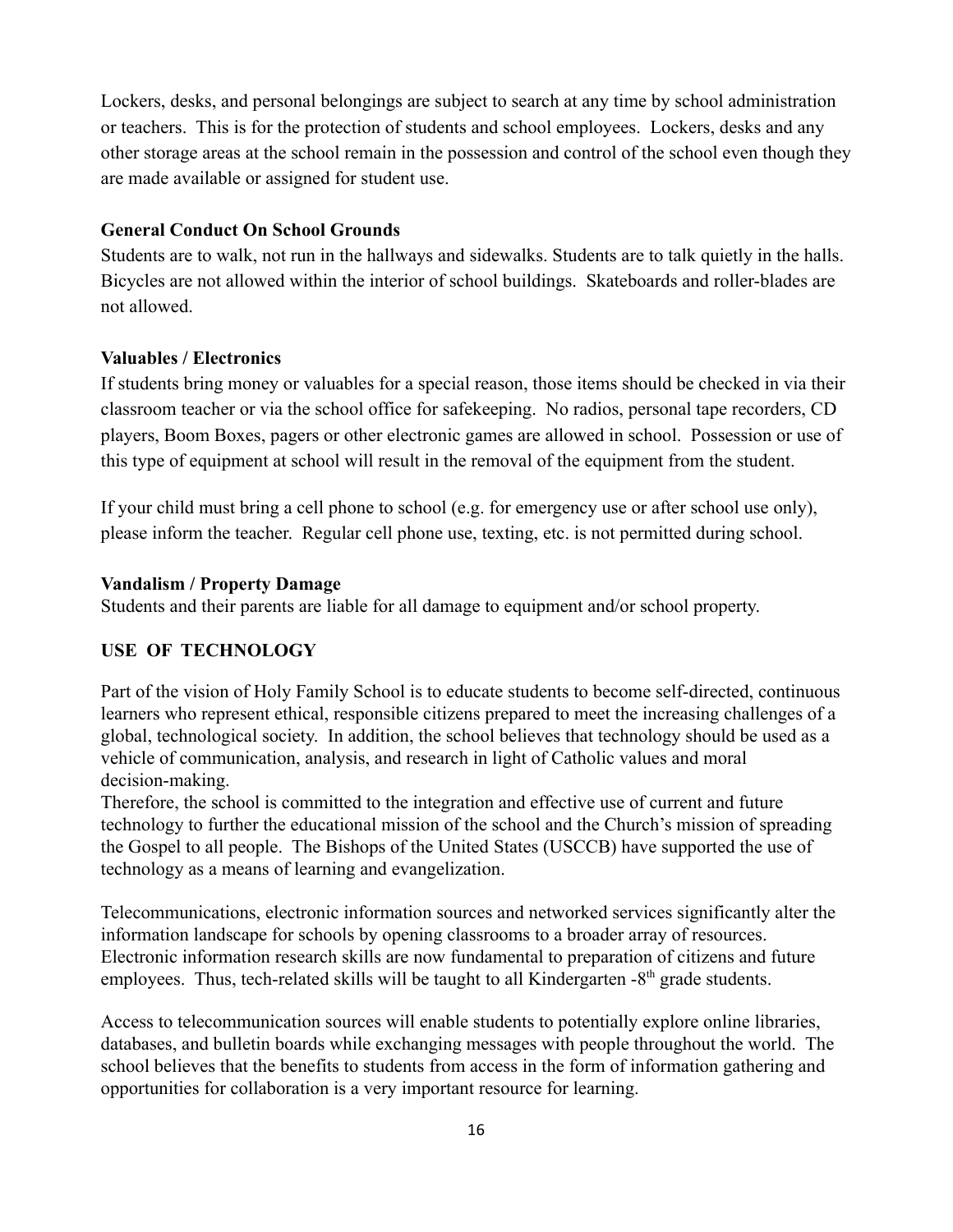Finally, use of school technological resources such as the computer and the Internet must be in support of education and research, and must be consistent with the educational objectives of our school's curriculum guidelines. Using school resources for Internet access is a privilege, not a right. Inappropriate use, which includes but is not limited to unauthorized transmittal or improper use of copyrighted materials or materials protected by trade secrets; transmission of threatening or obscene materials; vandalism of computer files; and/or violation of computer/network security, as determined by the school administration, can result in cancellation of tech-related privileges and may also subject the student to other disciplinary action. Vandalism is defined to include any malicious attempt to harm or destroy data of another user, the Internet or any agencies or networks connected to the Internet. The creation or uploading of "computer viruses" is expressly prohibited.

As such, all students are required to sign a technology contract that binds them to the responsibilities listed herein, accepting any disciplinary actions taken as a result of misuse.

#### **Disclosure / Warranty**

Holy Family School makes no warranties of any kind, whether implied or expressed, for the tech-based services it is providing. Holy Family School will not be responsible for any damages suffered while on this system. These damages may include but are not limited to loss of data as a result of delays, non-deliveries, or service interruptions caused by the system or student errors or omissions. Use of any information obtained via the information system is at the student's own risk. Holy Family School specifically disclaims any responsibility for the accuracy of information obtained through its technology information services.

# **LUNCH**

Holy Family School does not currently have a lunch program. Cartons of milk are available on a daily basis. However it is necessary for parents to send your child with a sack lunch each day. Note: We do not have school-wide ability to heat foods. Please do not send soda or candy. Healthy foods will help your child to focus on learning, maximizing their opportunities for achieving success, while also encouraging a healthy diet.

# **HEALTH / MEDICAL**

#### **Emergency Contact Info**

Please notify the office immediately of any change of address, telephone or emergency numbers on file for doctors or other health professionals. In case of illness or emergency, it is extremely important that the school be able to contact the parent, named relative or friend. In emergencies, information (such as contact or medical related information) may be released to appropriate law enforcement or medical personnel if it is necessary in the judgment of the principal or his/her designee to protect the health or safety of the student or other persons.

#### **Medication**

The school recognizes that administering of medication by the school to students and/or self-medication may be necessary when the failure to take such medication would jeopardize the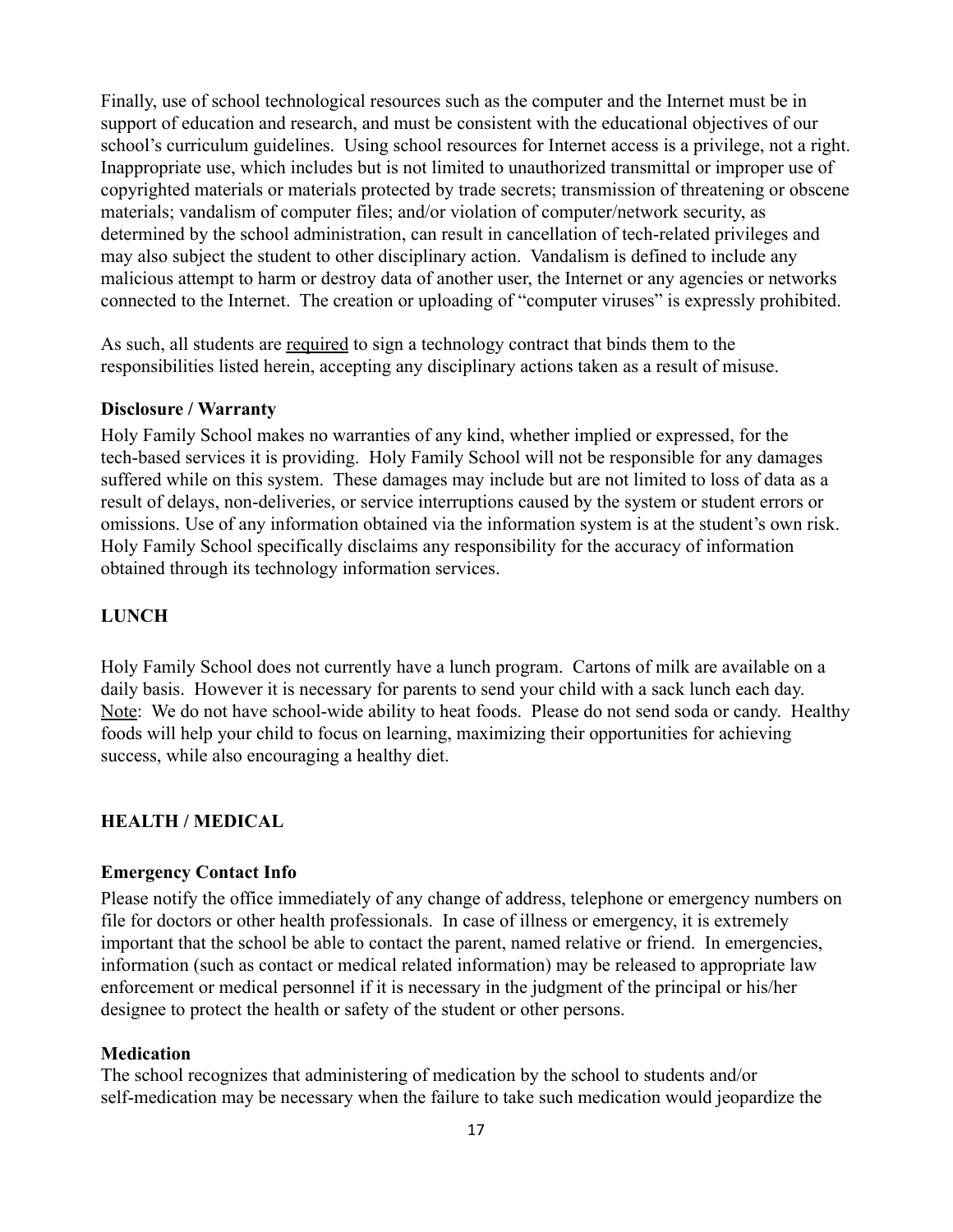health of the student or the student would not be able to attend school if medication were not made available during school hours. Consequently, students may be permitted to take non-injected prescription or non-prescription medication to school, on a temporary or regular basis under school supervision.

The parent shall make all requests, in writing, for the school to administer medication to a student. Requests must include the written instructions of the physician for the administration of a prescription medication to a student or the written instructions of the parent for the administration of a non-prescription mediation to a student. A prescription label will be deemed sufficient to meet the requirements for a written prescription.

Requests shall be valid for not more than the current school year. The prescribed or non-prescribed medicine must be properly labeled and be contained in the original container.

The school reserves the right to reject a request to administer prescription or non-prescription medication when, in the judgment of the school, the administration of such medication is not feasible.

# **Serious Injury or Illness**

All accidents which are reported to the office or a teacher will be treated (wash and cover) by the teacher or staff member. An attempt will always be made to notify parents of serious accidents or illness by the office or a staff member. It is important that we have current telephone numbers for both home and work of the parents so we can give timely and proper notification. Children will not be sent home unless an adult is available to care for them. When coming to get a sick child, parents should ask for the child at the main school office.

# **Communicable Diseases**

In the school environment, communicable diseases or conditions may be easily transmitted from one individual to another. Among the most common school restrictable diseases or conditions are head lice (pediculosis), chicken pox, mumps, and measles. Students who have restrictable diseases or conditions must be excluded from school. Parents should notify the school immediately if their child has come into contact with, or has any contagious disease or condition, such as but not limited to any of the following: chicken pox, pink eye, measles and/or head lice. Please do not send an ill child to school. This will help prevent the spread of infectious disease to other students and staff.

# **Health Records / Immunizations**

Students entering Holy Family School must provide a current, signed Certificate of Immunization Status form documenting either evidence of immunization or a religious and/or medical exemption waiver prior to attendance. All students must have current immunization and health records on file at school. Such documentation is required before a student will be granted full enrollment status.

**SAFETY**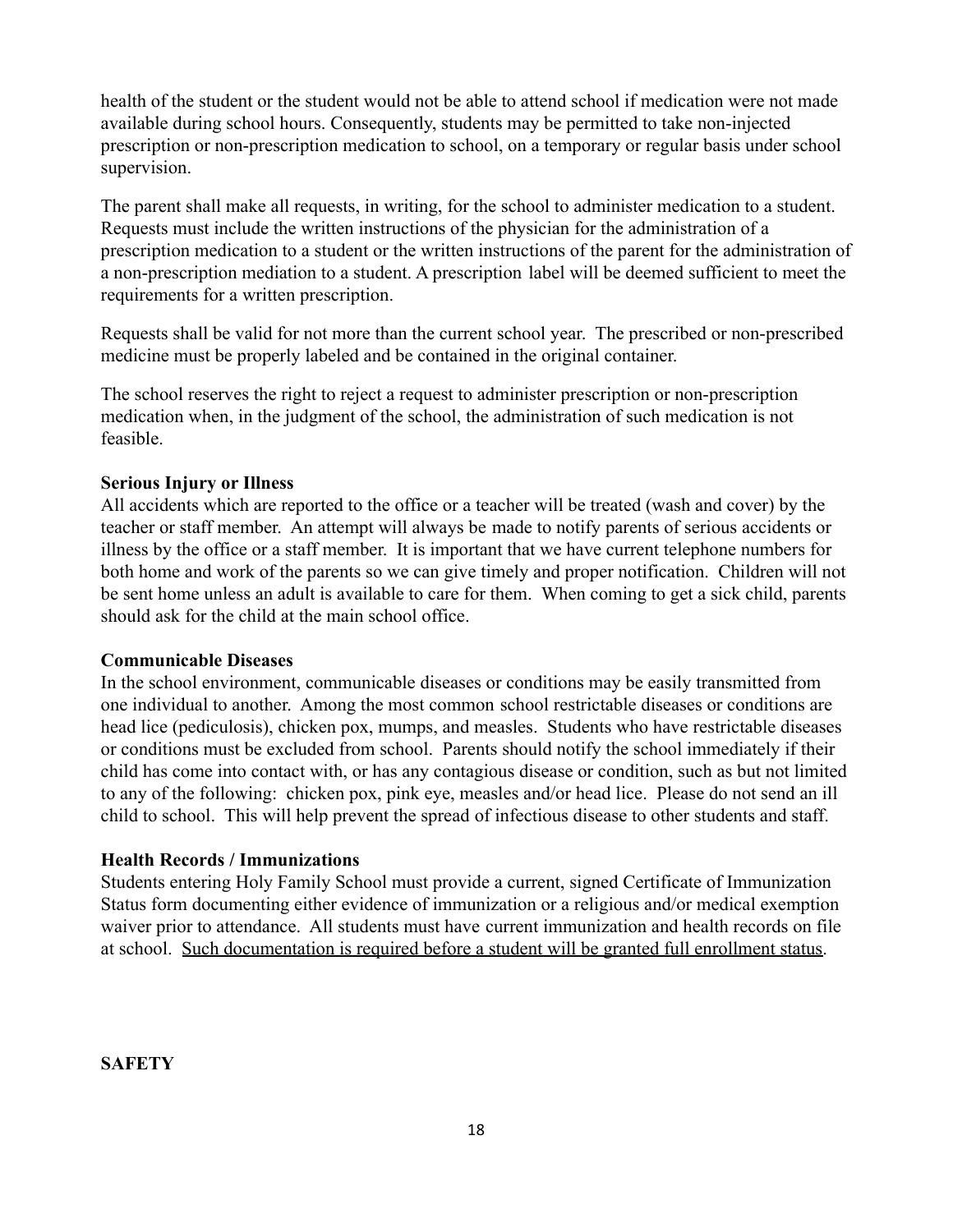Emergencies, earthquakes, and other natural disasters are always a possibility. In the event that such takes place Holy Family School will be making every effort to care for your child here at school. No student will be dismissed from the school unless a parent (or individual designated by a parent) comes for him/her.

No child will be allowed to leave with another person, even a relative or baby-sitter, unless we have written permission to that effect on file from a parent/guardian. All persons picking up a child who is not immediately recognized by school personnel will be required to provide picture ID. With this in mind, please make sure that your child's registration and emergency contact information is up to date with the school office.

All parents, or approved designated parties, who come for children must have them signed out at the office or in the classroom. Signs will be posted if an alternative office location is required. It will be very important for the school to know where all the children are at all times. So, please, be sure to sign them out when they leave. Teachers or other staff members will be on hand to assist parents. Please follow instructions as directed.

To the best of our ability, we are prepared to care for your children in times of critical situations. If you are not able to reach the school, we will care for your child at the school. We will be in communication with various local emergency services. We do ask for parent/guardian help in the following areas:

- A. Following an earthquake or other emergency, do not immediately drive to the school. Streets and access to the school may be cluttered with debris. The school's access route and entrance areas must remain clear for emergency vehicles.
- B. Do turn your radio to MIX 96.1 FM for instructions from public safety agencies. If we are able to make contact with the radio stations, we will give specific information concerning Holy Family School. Information will also be available on Facebook and our website if we are able to post.

# **Emergency Closing / Inclement Weather**

There are times, during inclement weather (snow or ice) or unforeseen power outages (due to storms), that the school may have to close for the safety of all concerned. Holy Family School follows the North Thurston School District (NTSD) with respect to school closures. Holy Family School will also attempt to independently notify local TV stations. Normally a decision to close school is made by NTSD by 6:00a.m. Parents need to make arrangements for their children if there should be an unexpected closure. Finally, every attempt will also be made to post delayed start or closure information on our school website [www.holyfamilylacey.com](http://www.holyfamilylacey.com) and Facebook page.

# **Emergency Preparedness Drills**

Holy Family School will conduct all appropriate emergency preparedness drills, monthly or quarterly, as required by the State of Washington and our local Fire Marshall. Fire drill evacuation plans are posted in every room. Teachers will regularly go over proper procedures to ensure that all students know what to do in case of an emergency.

# **Visitors / Volunteers**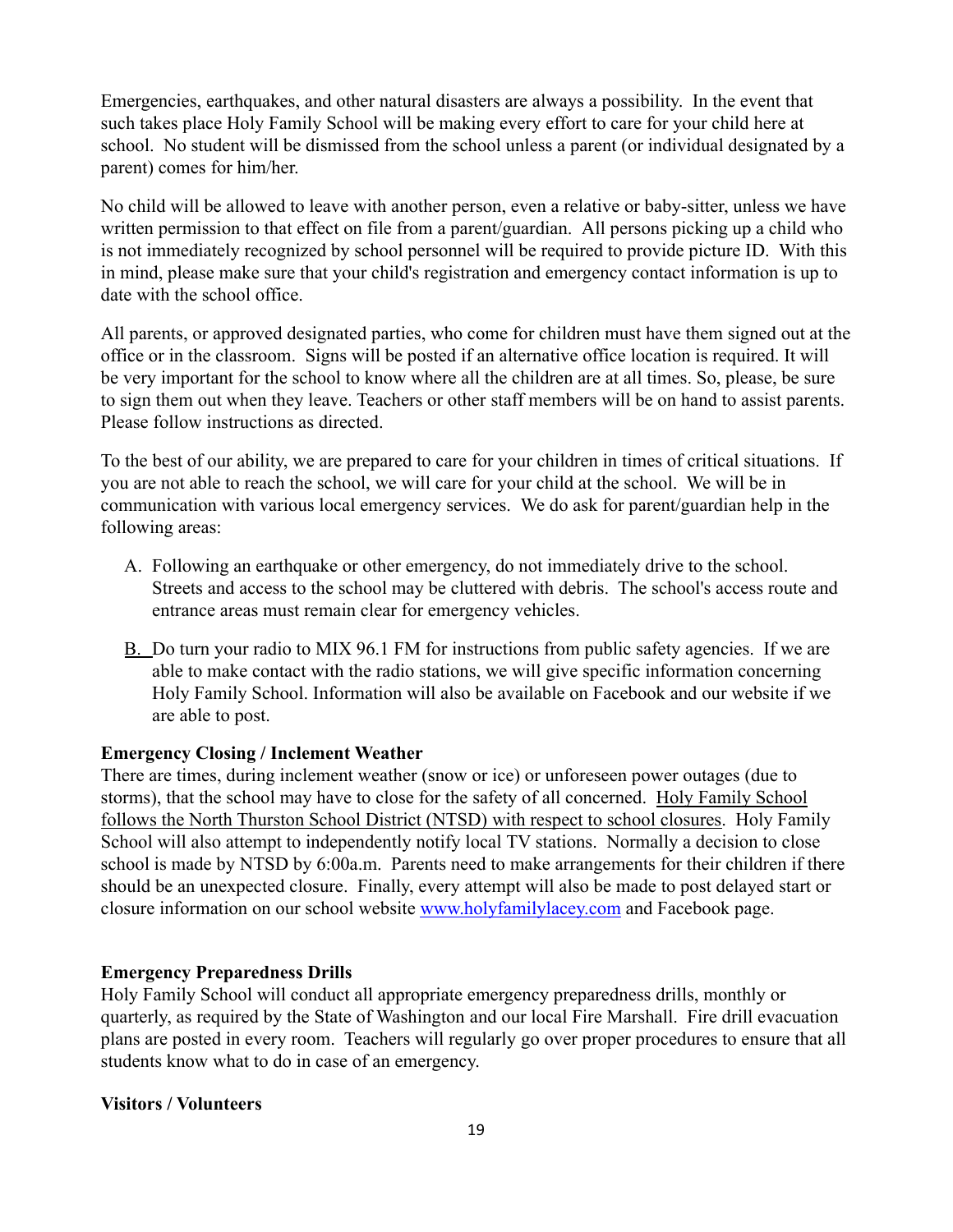All visitors must first check in via the school office. All parent volunteers, including fieldtrip chaperones, must first have attended a Called to Protect Safe Environment training session and have successfully completed a background check prior to being allowed interaction with students.

# **Weapons**

Ordinarily, any student in possession of a weapon (real or imitation) will face disciplinary consequences up to and including expulsion from school. Any student found to be in possession of a weapon---defined as but not limited to a firearm, a knife or pocket knife, mace/tear gas/pepper mace, a club, bludgeon or similar deadly, dangerous or destructive instrument---will be removed from class and sent to the principal's office. Parents and local law enforcement will be contacted.

# **Drugs and Alcohol**

Ordinarily, any student in possession, use or sale of drugs, alcohol, or any controlled substance or material represented as a controlled material will face disciplinary consequences up to and including expulsion from school. The student will be removed from class and sent to the principal's office. Parents and local law enforcement will be contacted.

# **Emergency Disclosure of Information**

The school is required by law to disclose personally identifiable information from a student's permanent education record to law enforcement, child protective services, health care professionals and other appropriate parties in connection with a health and safety emergency---if knowledge of the information is necessary to protect the health and safety of the student or other individuals.

# **PERSONAL PROPERTY ACCOUNTABILITY**

# **Personal Possessions**

Personal possessions such as stereos, portable radios, CD players, pagers, I-Pods or hand-held computer games are not allowed at school, except by special permission by the principal for special events. These items are too easily damaged, lost, or distracting. If students have such items at school, they will be confiscated and held in the office until a parent comes to retrieve them. Students may keep cell-phones turned off in their backpacks for use off campus after school.

# **Lost and Found**

All uniform articles, hats, gloves, lunch boxes and books should be clearly marked with the name and grade of the student. Lost and found articles may be reclaimed from the box in the Extended Care Room.

# **Bicycles**

Bicycles are allowed only as a means of transportation to and from school. Bicycles should be locked while stored behind the school near the main office window. No bicycles may be ridden on the walkways at any time, or on school grounds at all after 4:00p.m.

# **Laser Pointers / Skates / Skateboards / Rollerblades**

Prohibited – Due to safety concerns none of these items are allowed on school grounds at any time.

# **RECESS**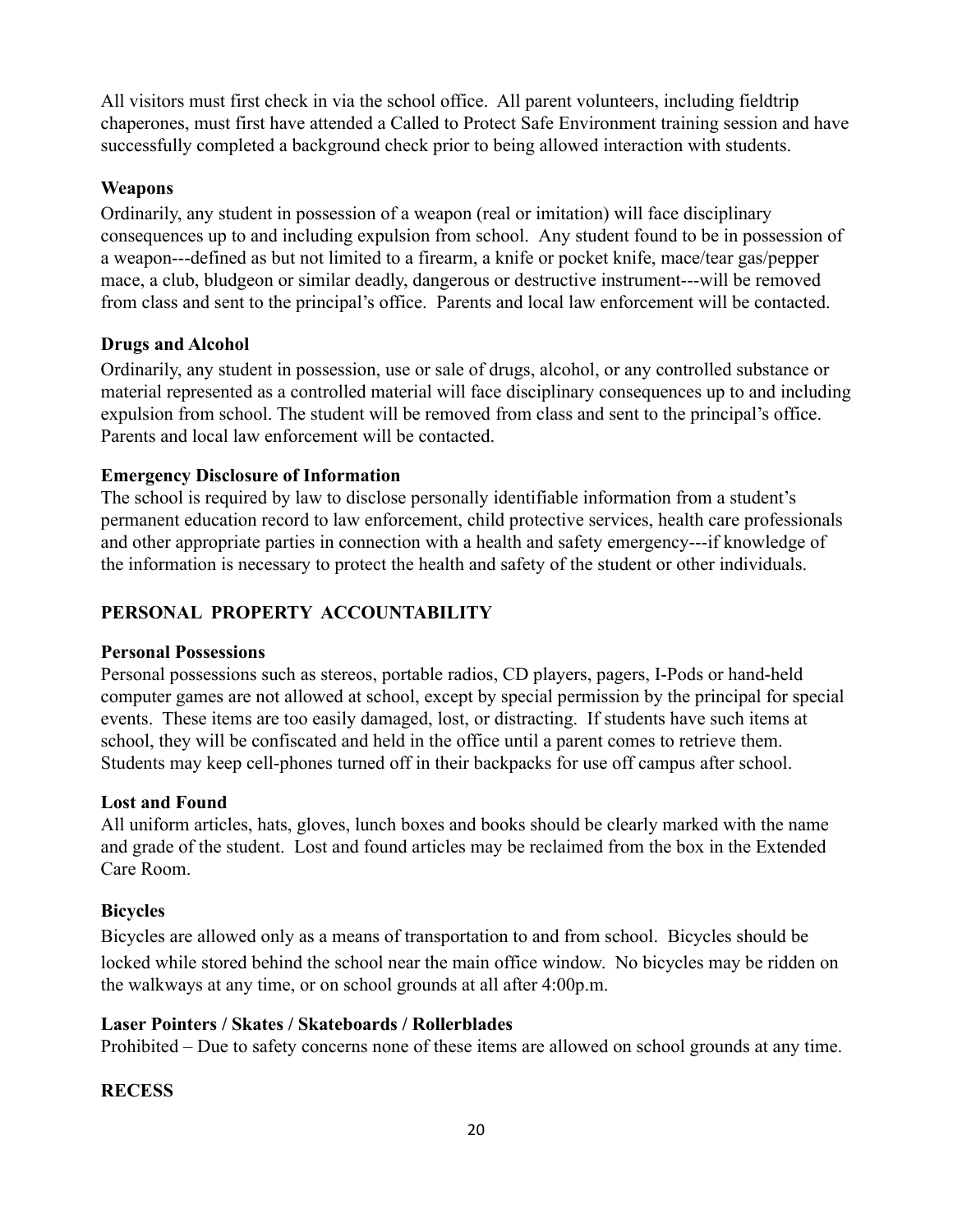Since we assume that all children will go outdoors for recess, as the weather permits, it is important that they dress warmly. Please do not request that your child be kept indoors. Usually, if children are not well enough to play outside with the others, they are not well enough to come to school. It is recommended by the health department that a student who has been ill should not return to school until his/her temperature has been normal for 24 hours.

# **Playground Expectations**

While on the playground, the following student expectations will be in effect.

- A. Exhibit respectful behavior toward other students, teachers, parents, and other adults.
- B. Use appropriate language.
- C. Walk on the sidewalk.
- D. Remember that the parking lot areas are off limits.
- E. Remain on the school grounds at all times.
- F. Line up quietly and promptly when the bell rings.
- G. Hold balls and other athletic equipment when in line
- H. Swearing, spitting, pushing, shoving, bullying, intimidating, harassing, wrestling and fighting are unacceptable behaviors and strictly prohibited.
- I. Stop playing when the whistle blows. Remember, the staff member on duty has the final word.
- J. Do not throw any objects at another person.
- K. Respect the rights of others to play in a safe, friendly environment.
- L. All students must be accepted and allowed to play in organized games. There are to be no exclusive games or groups.
- M. Ask a staff member on duty first for permission to leave the area (e.g. go to the bathroom).
- N. Use common sense.

# **PARENTS**

# **Parental Witness Statement**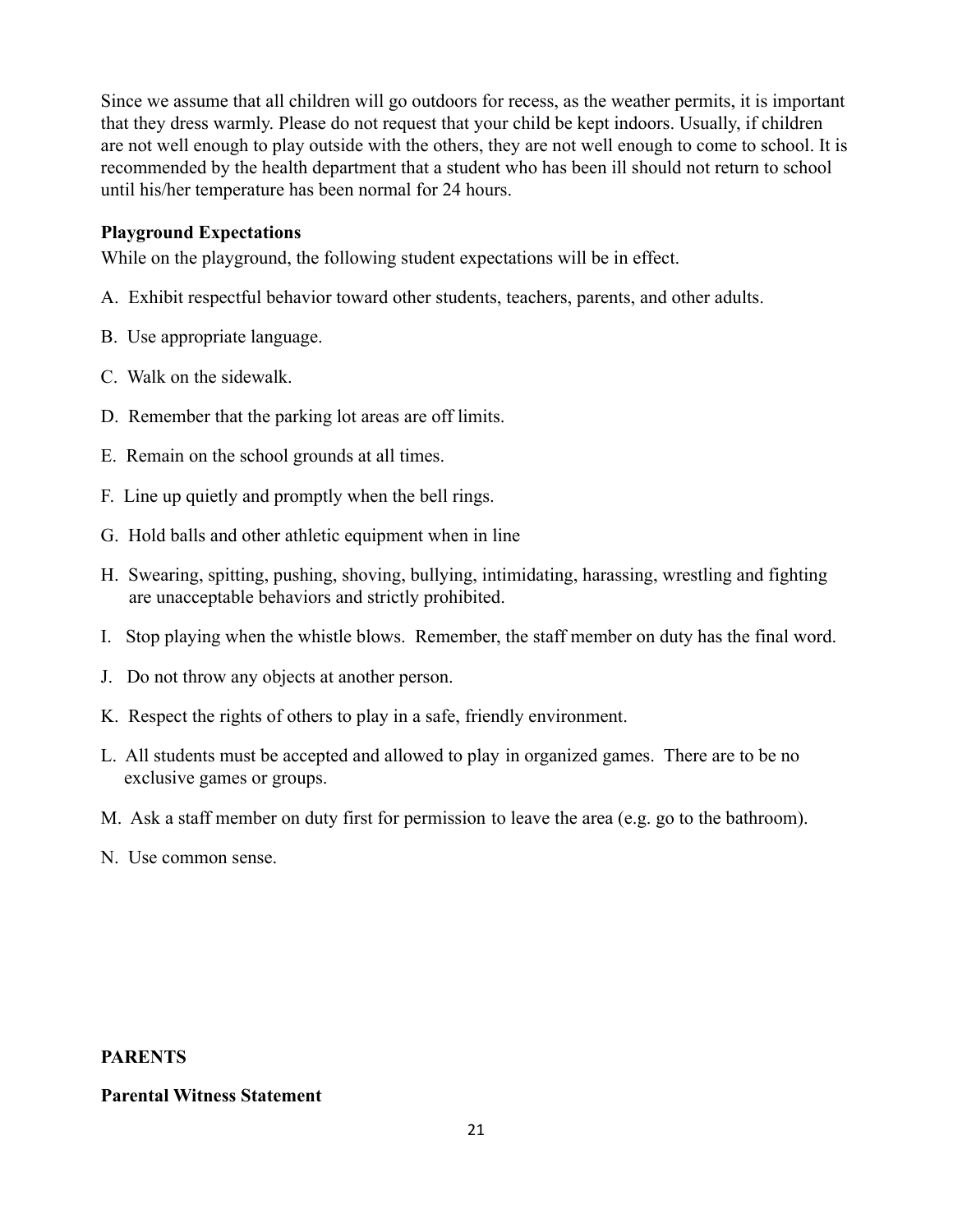The Church through the ages has consistently called parents to understand and appreciate their special dignity as God's instruments of love to their children. The Church in recent years, in official teachings and proclamations, has given even greater prominence to the importance of this truth. The Second Vatican Council in its "Decree to the Apostate of the Laity" stressed the importance of the parents providing the first experience of their faith to their children.

# **"They** (**Christian husbands and wives) are the first to communicate the faith to their children and to educate them; by work and example they train their offspring for the Christian and apostolic life."** Paragraph #11, November 18, 1965

The Council Fathers even more emphatically expressed the irreplaceable role of the parents in communicating the Faith to their children in the Declaration on Christian Education.

**"Since parents have conferred life on their children, they have a most solemn obligation to educate their offspring. Hence, parents must be acknowledged as the first and foremost educators of their children."** Paragraph #3, October 28, 1965

# **Parent Prayer of Enrollment**

*It is with complete awareness of the Catholic Church's vision of my vocation as parent, that I enroll my child in Holy Family School. In taking this step, I acknowledge and accept my privilege and responsibility to be the primary religious educator of my child. I understand the Catholic school is the way in which the Church seeks to share and assist me in my vocation. However, I know no matter how clearly words are spoken, until my child sees these values and beliefs make a difference in my life, they will have little effect. Faith will only be part of my child's life if it can be seen to mold and shape the way we live as a family. I believe that the Catholic school can help deepen, enrich, and reinforce a faith that my child experiences at home. I accept my own witness as essential to the religious development and growth of my child.*

# **Classroom Interruptions**

Visits to classrooms are welcome and encouraged at Holy Family School. During the school day, visitors are asked to take care not to disrupt the classroom learning. Thus, please arrange with the classroom teacher(s) at least 24 hours prior to the visit.

# **Complaint / Issue Resolution**

Concerns regarding individual school staff members should first be directed to that staff member. If the issue is not resolved, the parent should then address it with the principal. Then, as necessary, the principal may schedule a parent-teacher-principal conference.

# **Parental Code of Conduct**

Adults within the Holy Family School community are responsible role models whose actions are consistent with Christian values. Our goal is to create and maintain a positive, cooperative atmosphere within the school community. This Code of Conduct applies to all Holy Family School community members.

# **Code of Conduct**

- Holy Family School adults should be committed to the education of the children.
- Holy Family School adults should be cooperative and committed to school goals.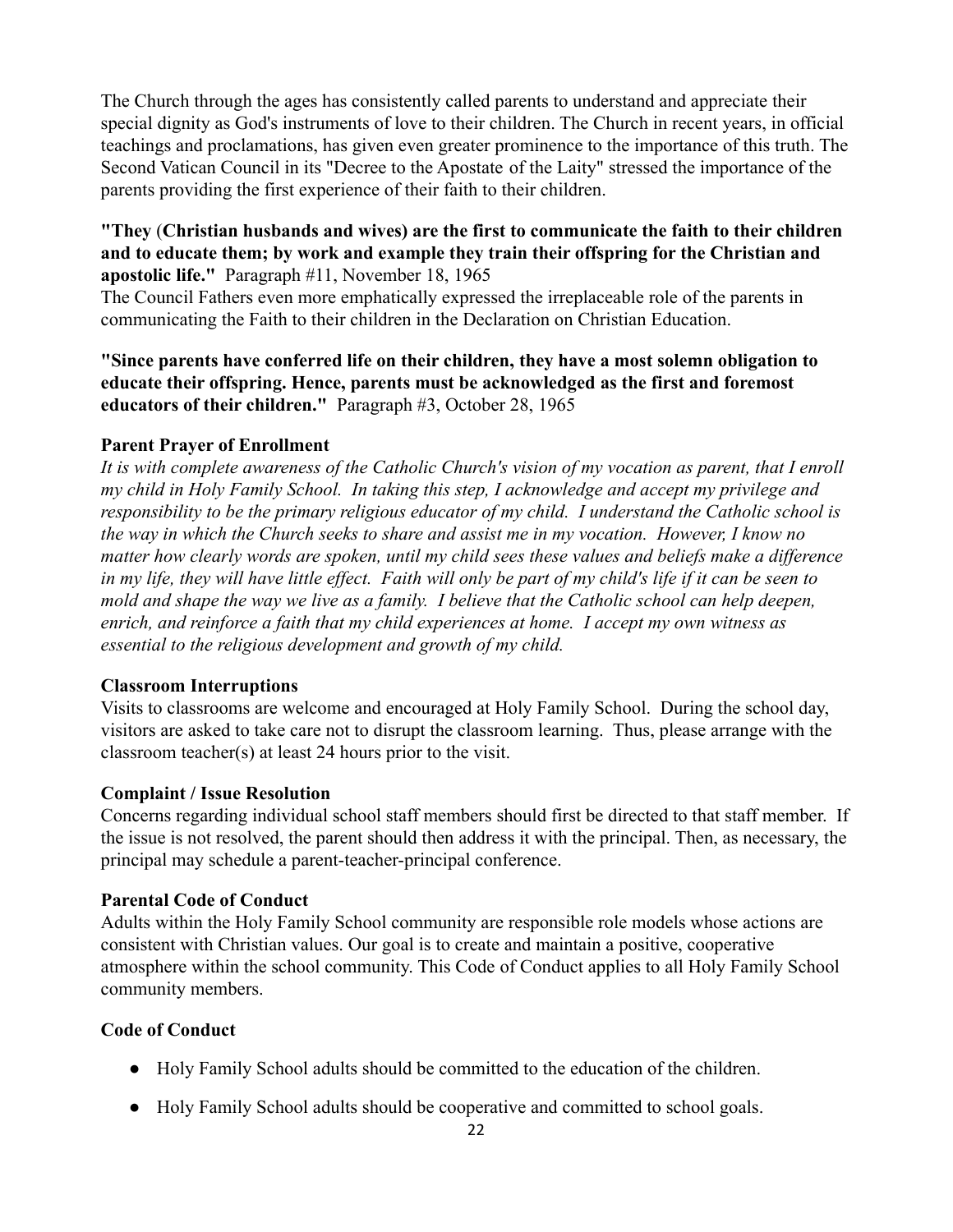- Holy Family School adults should be respectful and self-disciplined.
- Holy Family School adults should separate personal desires from what is in the best interest of the school community.
- Holy Family School adults should treat one another honestly and politely, respecting the diversity of persons and opinions within our community.
- Holy Family School adults should seek peaceful resolution of disputes.

If resolution of a conflict fails, adults within the school community are bound by the decisions of the Principal and the Board of Directors.

# **Family Cooperation / Removal of Students Resulting from Parental Attitude**

Under normal circumstances a student should not be deprived of a Catholic education on grounds relating to the attitude of the parents. Nevertheless, a situation may arise in which the uncooperative or destructive attitude of parents so diminishes the effectiveness of the school that the family may be asked to withdraw from the school.

# **Parent Association – Purpose**

The overall purpose of the Parent Association is to facilitate, encourage and ensure ongoing community building by providing activities, fundraising events and service to the school. The PA is a vehicle that supports communication between home and school, offering a mechanism for parent volunteerism under the guidance and direction of the school principal.

# **Parent Association – Membership**

All parents or guardians of students enrolled in Holy Family School are automatically members of the Parent Association. The Parent Association is accountable to the principal who must approve all officers, adoption of all resolutions, by-laws and all planned social and fundraising events. School teachers and staff members are encouraged to liaise with the Parent Association, working together in support of the needs of the school community. However, the PA does not represent school employees and no employee may serve in an official Parent Association officer capacity.

# **Parent Association – Finances**

Monies raised by the Parent Association via approved fundraising efforts will be deposited with the school. The school business manager will designate a separate budget line item to manage and account for PA monies. Parent Association funds will be disbursed in support of future PA events under the guidance and approval of the principal.

# **Parent Association – Function**

The primary function for the Parent Association includes the following areas.

- Auction Volunteerism
- Fundraising (with Principal pre-approval and guidance)
- Social Events (E.g. Back-To-School Picnic, End-of-School Year Picnic, etc.)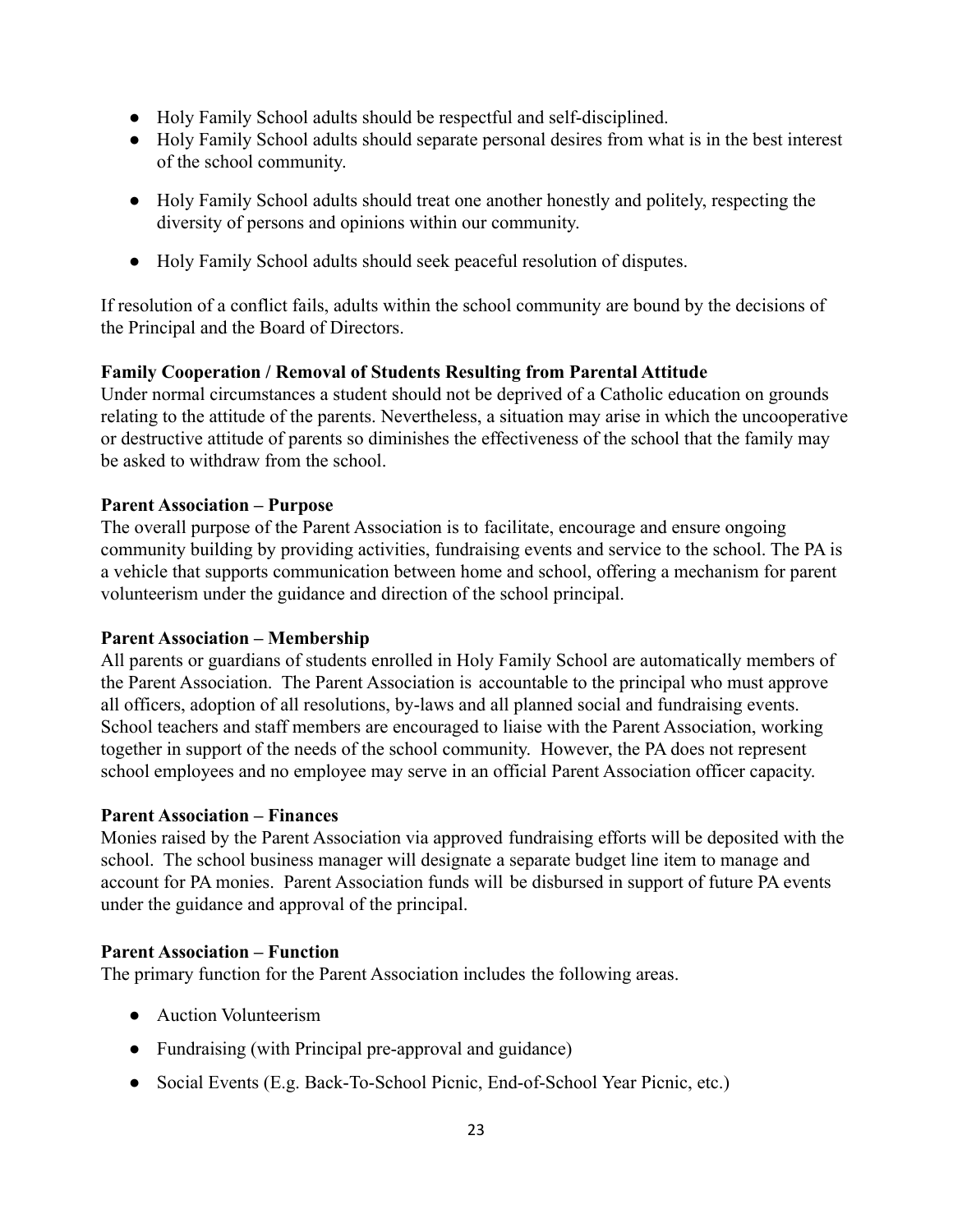- Teacher Appreciation
- Uniform Exchange / Used Uniform Sales
- Outreach / School Advocacy
- Hospitality
- Physical Repairs / New Projects
- Community Building
- Volunteers (E.g. Room Parent Designees, Field Trip Chaperones, etc.)

# **Parent Association – Meetings**

The Parent Association shall meet monthly throughout the school year at a date and time determined by the PA officers and in collaboration with the principal. The PA President may call special meetings as needed, with the approval of the principal. Robert's Rules of Order shall apply.

# **Volunteers**

Holy Family School encourages and requires volunteerism in order to promote an active and cooperative partnership between parents and the school. We believe that family involvement is essential for helping to provide students with opportunities to achieve success. Parent participation also helps to foster a caring, community-building atmosphere where the time and talent of every family is valued and drawn upon.

Volunteers serving in the school will support and model the moral teachings of the Catholic Church and function faithfully within the mission, goals and philosophy of Holy Family School. Volunteers work in a collaborative role with others ministering to the development of the children and the school as an educational institution. Volunteers are asked to recognize confidentiality as a living principle and respect the dignity of those with whom they work and come into contact with.

# **Safe Environment / Called to Protect Training and Background Checks**

For any and all volunteer services that involve children, Holy Family School requires that all volunteers undergo a background check and complete a Safe Environment/Called to Protect training session before being allowed to interact with our students.

The Called to Protect safe environment training program was developed by the Church to help educate families, staff members and volunteers about the dangers of child abuse. This program is mandatory for all volunteers. "Protecting God's Children" is every parent's responsibility. Detecting the warning signs, being aware of who our children are around and preventing any possible incidents lies in the hands of the parents and professional educators. Our objective is to do all we can to help ensure a safe school environment. How can we protect our special gifts if we can't recognize the warning signs?

Holy Family School uses the Virtus online training modules to fulfill this requirement. The "Called to Protect" program contains sensitive information. Please do not include your child while watching these modules. The link to view these is on the school website and will be sent out in our newsletter.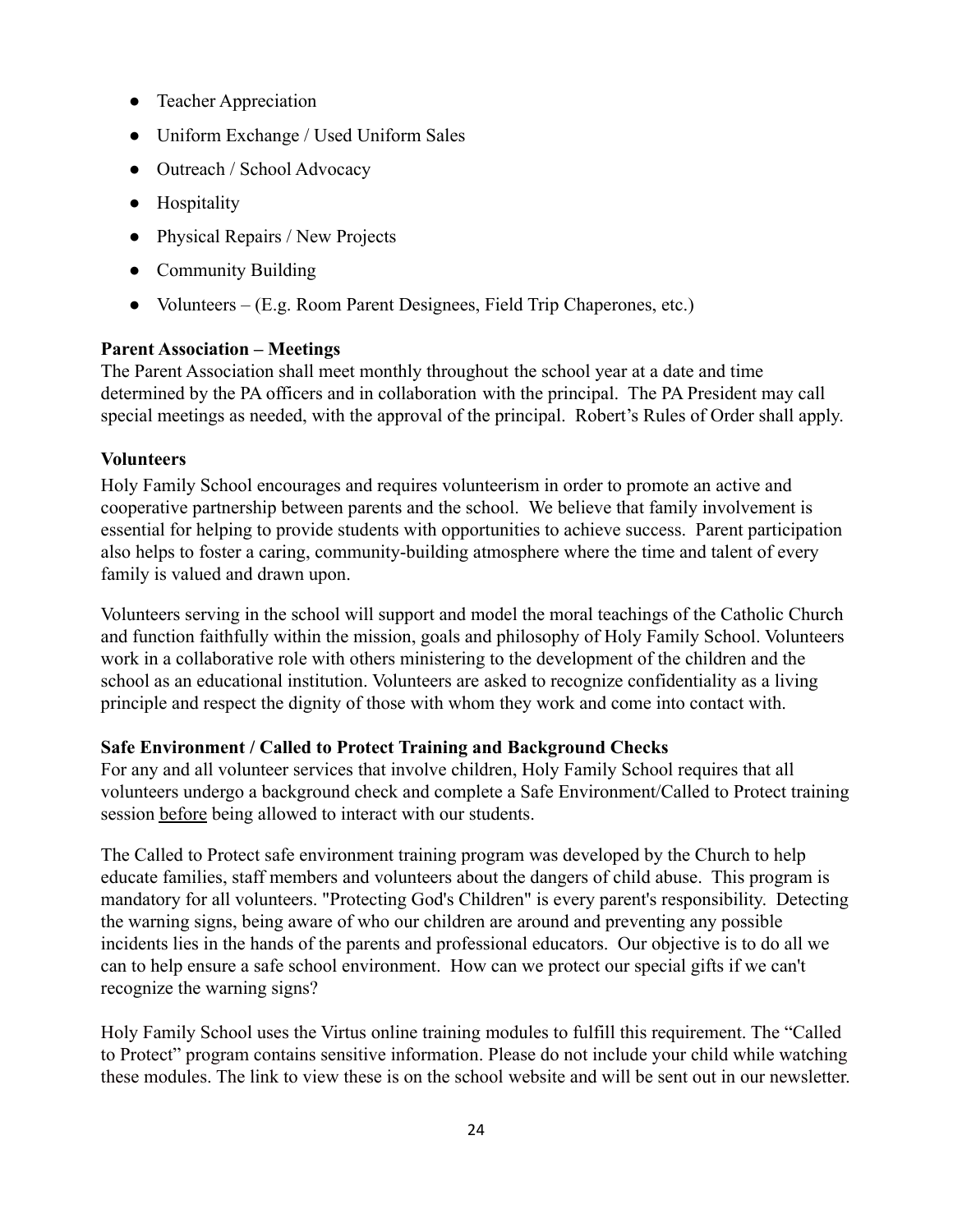We also accept any certificates you may have received from Virtus from other Archdiocesan trainings.

#### **Commitment Hours**

Commitment hours are defined as the hours a parent/guardian volunteers to support his/her child's education at Holy Family School. A minimum of 30 commitment hours per family per school year is required of each family with a full-time student attending Holy Family School (20 hours for half day Preschool). Please check with your child's teacher, the school newsletter, the Parent's Association, or call the school office for opportunities to fulfill your commitment hours. Every month with your billing statement there will be a statement reflecting the amount of commitment hours that you still need to do. There are commitment hour forms available outside the office to fill out. For those with time available during the day, some examples of commitment hours might be playground duty during lunch, field trip chaperone times with your child's class, classroom help, etc. For working parents with limited day time available, some examples of commitment hours might be shopping for items for a school event, participating in an evening phone tree to remind parents of an upcoming school event, assisting in one of the major school fundraisers or even a grounds project on a weekend. Commitment hours are not to be counted when attending Board Meetings. Attendance at PA and/or Auction meetings does count toward a family's commitment hours obligation. Only participation in activities approved by the Principal or the Board shall be counted toward the commitment hours requirement.

Parents who do not fulfill their commitment hours for the year will be required to compensate the school at a rate of \$25.00 per hour. Commitment hours not completed will be billed on your June billing statement with payment due upon receipt. This will ensure timely mailing of your child's report card. Failure to complete the annual 30 commitment hours or to compensate the school for those commitment hours can jeopardize acceptance of your family's application for renewal of enrollment for the following school year.

#### **Reporting Suspected Child Abuse**

Washington's Mandatory Reporting Law provides that all persons having responsibility for the care of children are obligated to report suspected child abuse and neglect. Amongst others, the law specifically names school personnel, parent volunteers, counselors or any other persons having responsibility for the care or treatment of children. Any form of non-accidental injury, physical abuse, sexual assault, molestation or exploitation, inadequate supervision, improper/inadequate medical care or physical neglect that constitutes a potential health hazard, and circumstances suggestive of emotional abuse or neglect must be reported. Reports of suspected abuse or neglect can be made to either Child Protective Services or to the local law enforcement agency. Reports should always be made immediately. Reports can be made 24 hours per day, 7 days a week. Washington law provides immunity from civil and/or criminal liability for any person reporting the abuse, whether the abuse was established or not. Remember, we are reporters, not investigators.

#### **Parent / Teacher Conferences**

Parent/Teacher Conferences are excellent opportunities for the parent(s) and the teacher to exchange information about the student, to review the student's progress against grade-level standards, and to form a joint plan-of-action to determine what will be done at school and at home to help a student who is having difficulty meeting grade-level requirements.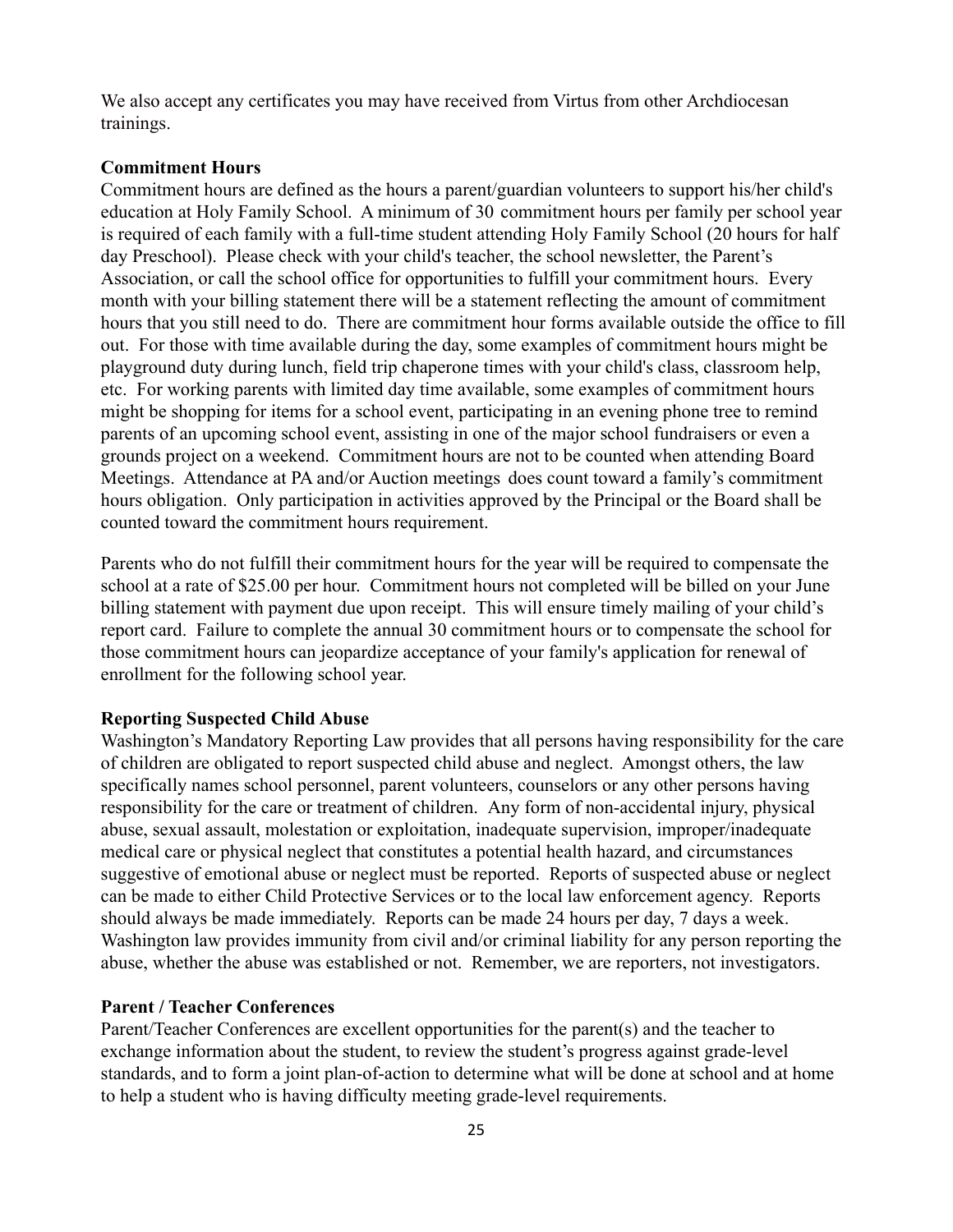Fall and Spring parent/teacher conference dates are detailed on the current year school calendar. Please make every possible effort to attend your child's conference. Conferences can also be scheduled any other time of the year on an as-needed basis, as requested by the parent or teacher.

# **Weekly Communication – Thursday School Newsletter**

Every Thursday you will receive a weekly email from the school. This will contain the newsletter and flyers or handouts in digital form. If you do not receive this email the first week of school please contact the school office ASAP. This email is our main way to keep you informed of school events and news. Please review and discuss with your child the weekly email and school newsletter. It is your responsibility to ensure you are reading the newsletter each week. By working together we will all stay informed.

# **FIELD TRIPS**

Class visits to places of cultural or educational significance give enrichment to the lessons of the classroom. Fieldtrips are privileges that are offered to the students and the participation in such trips can be denied if students fail to meet academic or behavioral expectations.

A field trip requires parental permission. Permission slips will be sent home to parents at least three school days prior to the fieldtrip. The permission slip will detail specifics about the outing, including the mode of transportation to be used. Parents must sign and return the permission slip, indicating their consent, prior to their child being allowed to attend the proposed fieldtrip.

All parent chaperones and drivers must be at least 21 years of age and must provide a copy of their driver's license and proof of insurance. All parent chaperones and drivers must have a volunteer background check on file with the office and must previously have attended a Safe Environment training session. Additionally, all rules that apply at school for adults and children apply during the fieldtrip (e.g. no smoking, no alcohol, seatbelts must be worn, etc.).

Chaperones are entrusted with the safety and well-being of the students in their care. On school-related activities they act as supervisors in the same capacity as would a teacher or the child's own parent. Students are expected to respect a chaperone's authority and comply with that person's requests. If a student's behavior disrupts the group's enjoyment of the activity or challenges the authority of the chaperone, the chaperone and the teacher may determine that the student's behavior is inappropriate and choose one of the following actions:

- A. Exclude the student from participation in the activity by restricting the student to a given area for a specified time period while providing reasonable supervision.
- B. Notify the student's parent by telephone and report the disruptive behavior and, if necessary, request that the parent pick up the student.

Ordinarily, the number of chaperones is determined by the number of drivers required for an outing. Any difficulty encountered in disciplining a student must be reported to the school principal by the teacher in charge. As a chaperone of Holy Family School, the following conditions are expected.

A. Students will not be left unattended. Chaperones will provide reasonable supervision.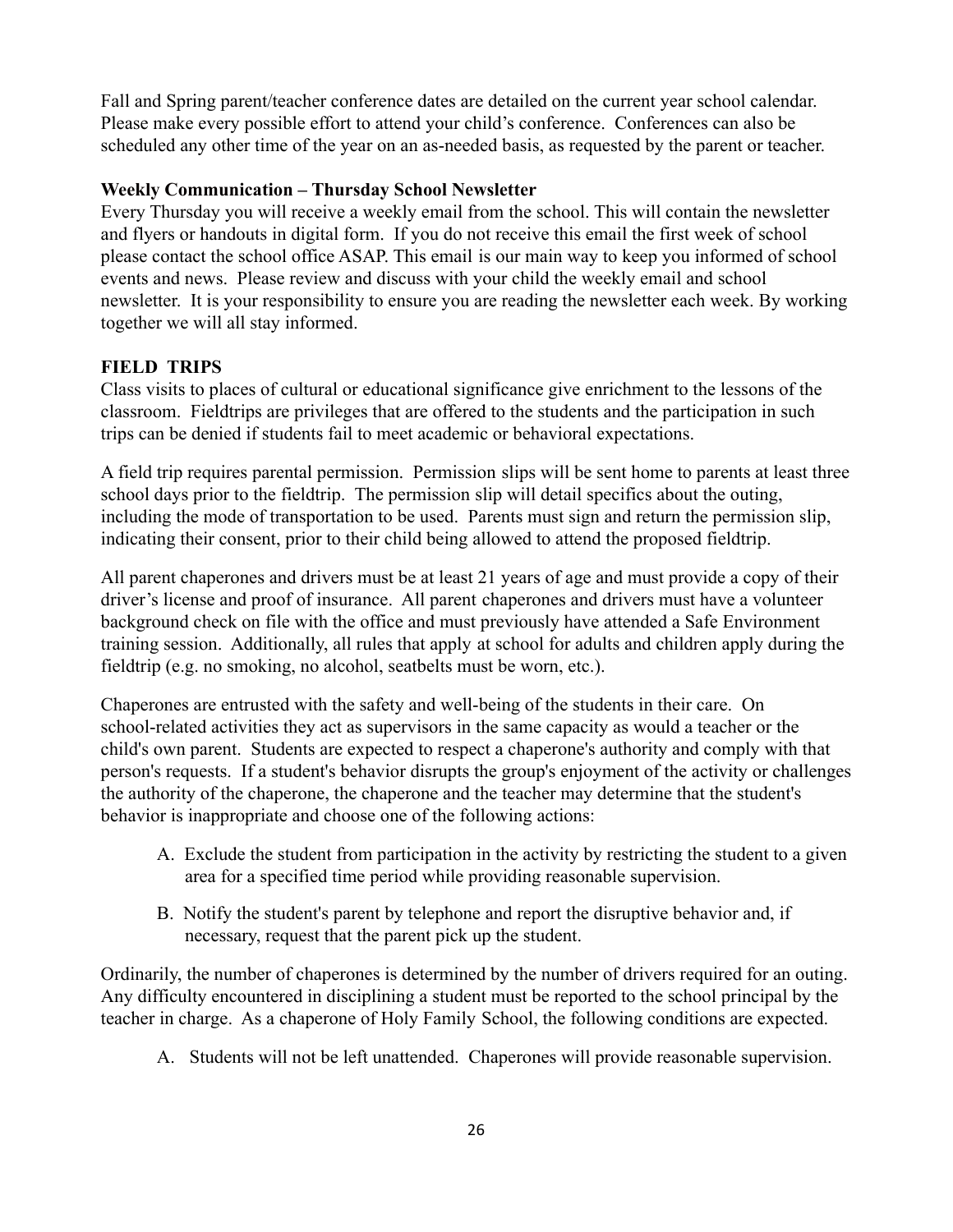- B. Students will travel in assigned vehicles, wearing their seatbelts, and be dismissed by the teacher/chaperone after arriving back on school grounds.
- C. Possession or use of tobacco, alcohol or drugs is prohibited.
- D. Physical force as a form of discipline is prohibited.
- E. In the event of an emergency, the chaperone will utilize the best possible judgment in administering first aid, contacting emergency services and the principal as appropriate.
- F. The time served, as driver/chaperone will count towards the commitment hours required.

# **STUDENT MATTERS**

# **Attendance**

All students are expected to be on time, rested and prepared, ready to attend school, through the last day of the school year. Parents/Guardians are expected to call in a student absence by 8:45a.m. to the school office (491-7060), the day of the absence. Parents are asked to reserve family vacations and holiday times to those dates when school is not in session. If it is necessary for a student to be absent more than one week, administrative approval is required. Please make every effort to schedule appointments for your child after regular school hours. Missing instructional time, whether through absence or tardiness, should be avoided whenever possible, thus helping to insure that your child is able to remain current with all of their academics.

# **Tardies and Absences Policy**

Student attendance will be reviewed each month. All absences or tardies not pre-approved by the school or accompanied by a note or receipt from the doctor, dentist, etc. will be considered unexcused. However, not all doctors give notices. In that case the parent note is sufficient for a doctor or dental appointment. This absence is considered a medical absence and is recorded as an excused absence on the report card. All absences or tardies will be documented via a student's permanent record.

# **Student Records**

Parents have a right (unless prohibited by the courts in a custody agreement) to the timely inspection of the educational records of their child during regular school hours The right to inspect and review student cumulative educational records and the release of or access to such records, other information or instructional materials is governed by federal law in the Family Educational Rights and Privacy Act, Title 20, United States Code, sections 1232g and 1232h, and federal regulations issued pursuant to such act.

The principal of Holy Family School will permit the release of information relating to students, to parents and/or legal guardians, in accordance with the following procedures.

- Written statement of the parent or guardian's request for review of student records.
- Legal proof of the parent or guardian's relationship to the child.
- An appointment to meet with the appropriate school personnel at a time mutually convenient for the purpose of the record review.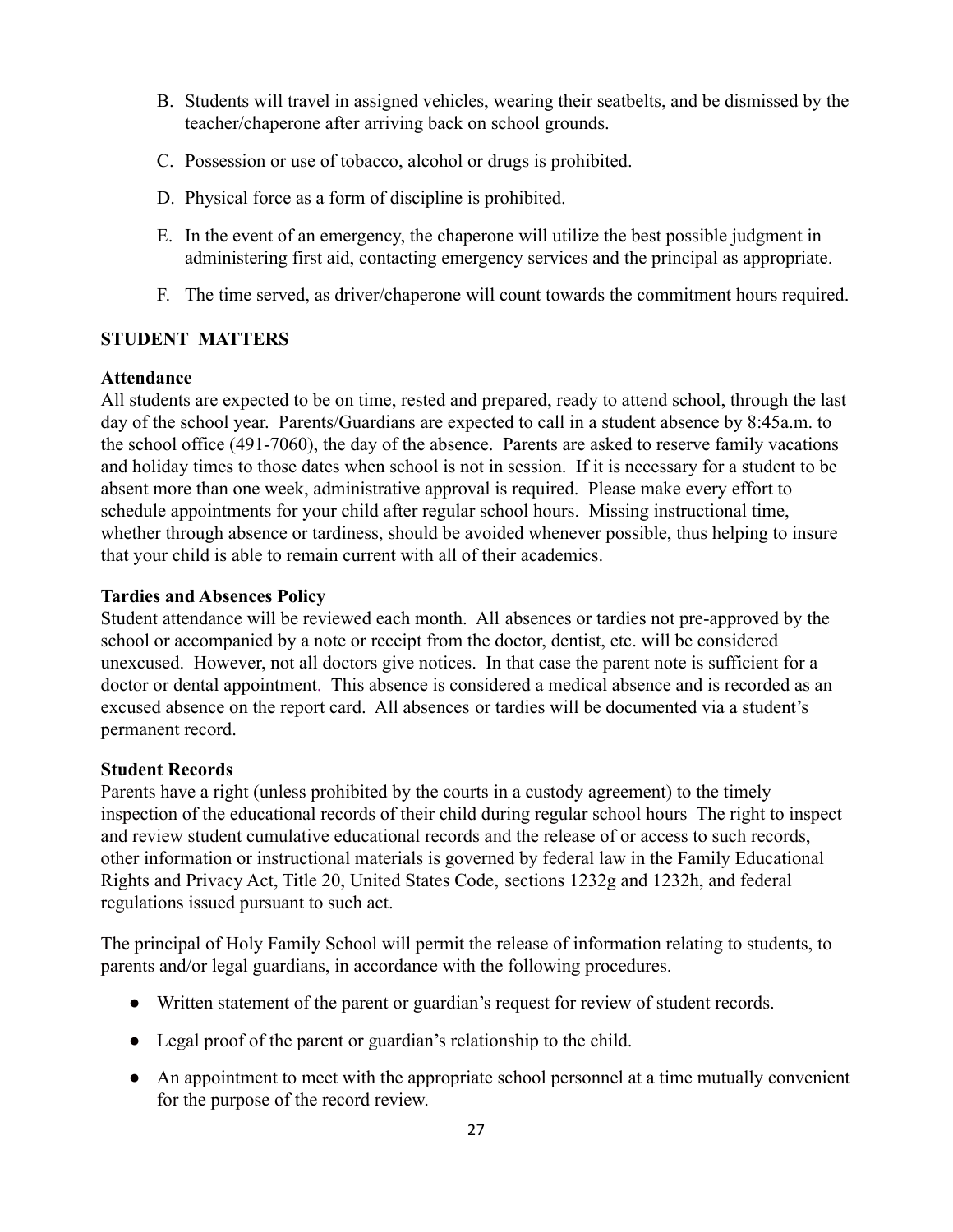● If the cumulative file of a student contains information on more than one student (e.g. behavior incident reports) the parents are limited to specific information regarding their child only.

#### **Student Cell Phones**

Student cell phones are strongly discouraged. If your child must bring a cell phone to school (e.g. for emergency use or after school use only), please inform the teacher. We will keep the phone in a special drawer or cabinet to protect from misplacement and classroom distraction. Regular cell phone use, texting, etc. is not permitted at school. Infractions will result in disciplinary action.

#### **Forgotten Items**

To prevent classroom disruptions and encourage student responsibility, items dropped off during the day, with the exception of lunch, will not be delivered to the student until a subsequent recess or lunch break occurs. We do not contact parents for forgotten homework, supplies, etc. since interruptions cause loss of classroom continuity.

#### **MISCELLANEOUS**

#### **Fundraising**

Holy Family School relies on fundraising sources to help subsidize school operating expenses. As represented within our Registration and Enrollment materials, tuition and fees alone do not cover the actual per pupil cost of educating our students. Thus, to make up the difference, while also seeking to keep tuition costs reasonable, each family needs to participate in school fundraisers such as our Scrip program and our Annual Auction. Please consult our enrollment and registration materials for additional details.

The annual auction is the biggest parent sponsored fundraiser. Each family is required to give 10 volunteer hours (5 for Preschool) to the auction.

We also are asking parents to consider signing up for the SCRIP program. SCRIP is a program in many private schools in which you purchase gift cards to favorite stores, restaurants, etc via their website. Holy Family School receives a rebate from each purchase. This is one fundraiser offered all year at Holy Family School. For complete details please contact the office.

#### **Supervision of Students**

School day supervision of students begins at 8:00a.m. and concludes at 3:30p.m. (12:00p.m. on half days). Extended care opportunities do exist from 6:30a.m.-8:00a.m. and from 3:30p.m. to 6:00p.m. Students who are not picked up by 3:30p.m. (who are not seeking additional, pre-approved after school help from an individual teacher) will have their parent contacted. Parents wishing to have their child participate in the before or after school extended care time periods should inform and contract with the school office for such services in advance. Families must comply with this policy in order to ensure proper student supervision. Parents should not assume – and the school cannot accept such liability – that students can be left at school prior to 7:45 a.m. or after 3:30p.m. with the expectation of staff supervision. Please consult with your child's teacher or the school office if, on a few occasions, special arrangements need to be made.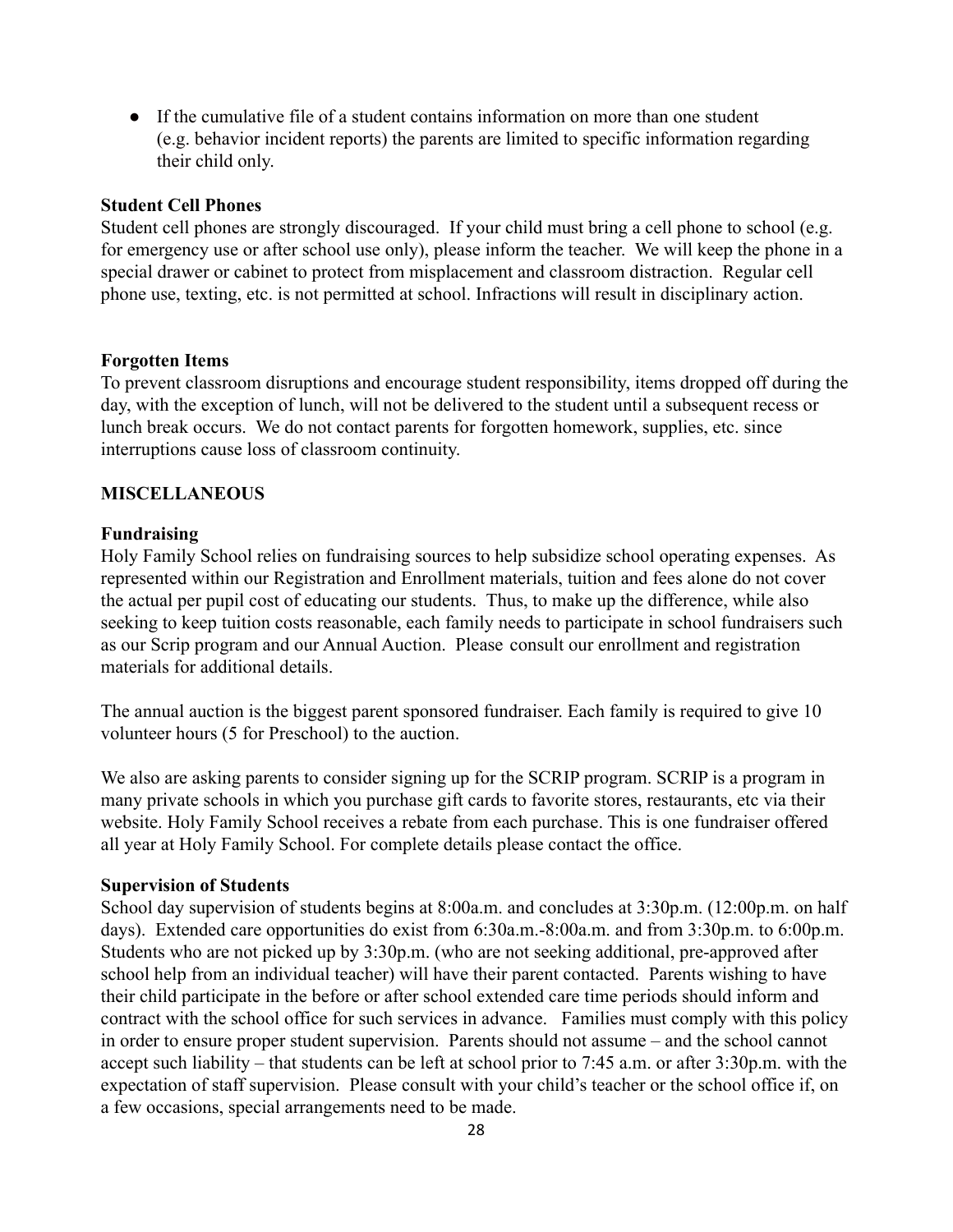# **Pictures**

Each family is required to have a photo release form on file in the school office. Individual and class pictures will be taken on campus. Students are required to wear school uniforms for pictures taken in the fall. A second picture-taking session may be scheduled in the spring whereby students will be allowed to wear Free Dress that is appropriate to school.

# **Class Parties and Birthdays**

Classroom holiday parties will be coordinated by the teacher and the head room parent for the class. The teacher must pre-approve all refreshments and entertainment planned.

Birthdays will be recognized by the teacher according to their individual classroom procedures. Unless everyone in the class is invited, party invitations may not be handed out at school. Birthday parties should take place away from school property. Students should not bring items for after-school parties to school (this includes such things as presents, slumber party items, etc.) unless all students within the class have been invited and teacher pre-approval has been given. Family initiated lunchtime celebrations (e.g. pizza parties) are also not permitted unless all students within the class are able to participate and teacher pre-approval has been given.

# **Telephone Usage**

Telephones in the classrooms are designated 'staff only' for necessary communication. If deemed necessary students may use the office phone with permission from a staff member. Phone calls to students will not be accepted. Messages other than those of an "emergency" nature will be given to students at the end of the day, thus minimizing potential disruptions to classroom instruction.

# **Lockdown**

For reasons of safety a lockdown may occur. Classroom doors are to be locked until notification of "all clear" is received from the Principal. Students must remain in the classroom during a lockdown situation. Teachers who have cell phones are to turn them on for emergency contact. Lockdown procedures are learned and practiced accordingly, in conjunction with our emergency preparedness program. No one---staff member, parent/guardian, volunteer, etc. – should attempt to open or breach a secured classroom or school-based facility until given the "all clear" by the principal, who will coordinate with local law enforcement to determine when it is safe to do so.

# **Mailings / Publications**

The Principal and the Board of Directors Chairperson speaks for the school. The Principal/Board Chair will make all appropriate statements to the press or any organization interested in the events, policies, or practices of the school. In addition, any letter or document sent to parents, community members, or others interested parties must first be cleared by the Principal.

------------------------------------------------------------------------------------------------------------------------

# **Last Update and Approval of this HFS Parent-Student Handbook: 08-26-2021 – SThompson**